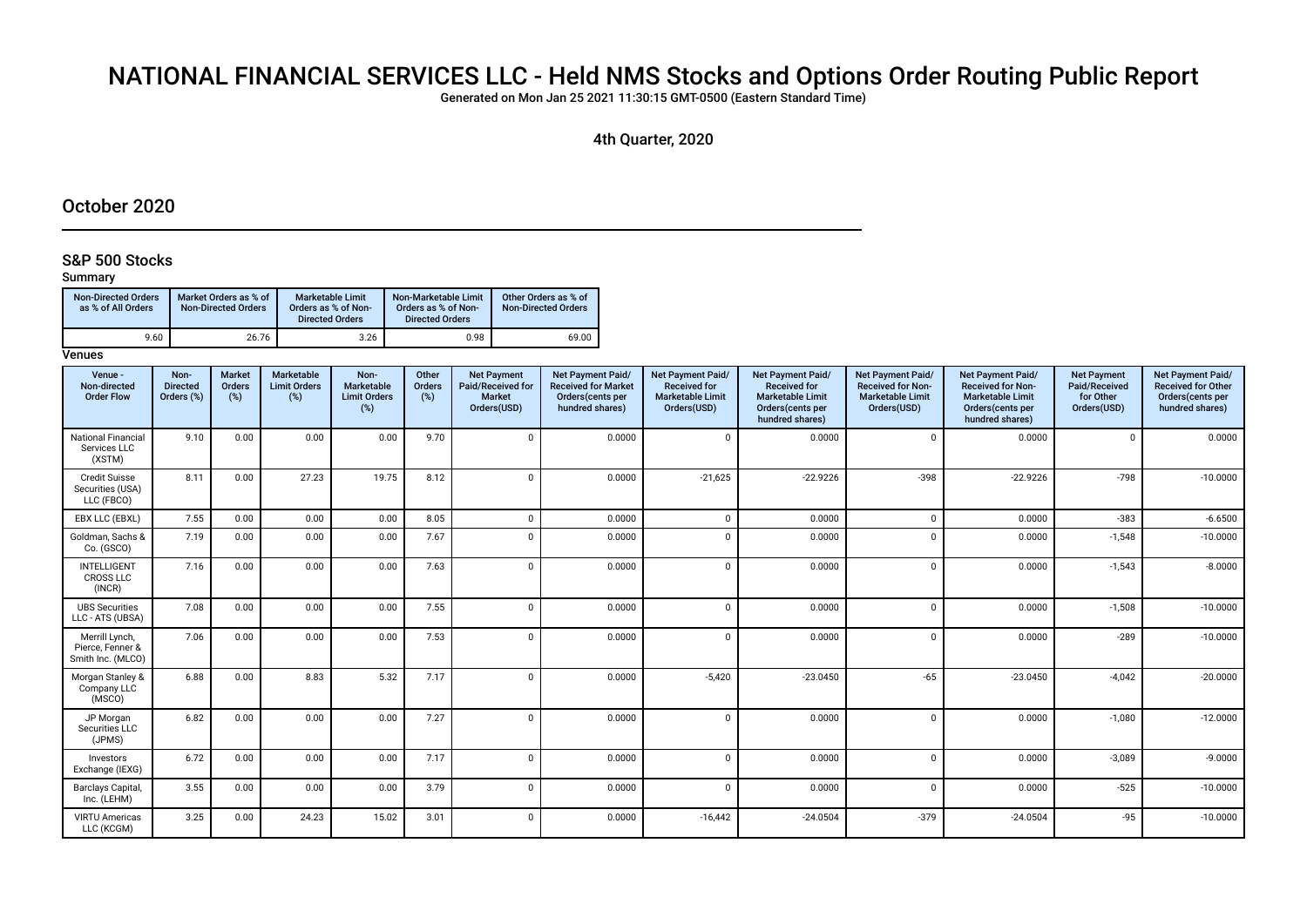| Venue -<br>Non-directed<br><b>Order Flow</b> | Non-<br><b>Directed</b><br>Orders (%) | <b>Market</b><br><b>Orders</b><br>$(\%)$ | Marketable<br><b>Limit Orders</b><br>(%) | Non-<br>Marketable<br><b>Limit Orders</b><br>(%) | Other<br>Orders<br>(%) | <b>Net Payment</b><br>Paid/Received for<br><b>Market</b><br>Orders(USD) | <b>Net Payment Paid/</b><br><b>Received for Market</b><br>Orders (cents per<br>hundred shares) | Net Payment Paid/<br><b>Received for</b><br><b>Marketable Limit</b><br>Orders(USD) | Net Payment Paid/<br><b>Received for</b><br><b>Marketable Limit</b><br>Orders(cents per<br>hundred shares) | <b>Net Payment Paid/</b><br><b>Received for Non-</b><br><b>Marketable Limit</b><br>Orders(USD) | Net Payment Paid/<br><b>Received for Non-</b><br><b>Marketable Limit</b><br>Orders(cents per<br>hundred shares) | <b>Net Payment</b><br>Paid/Received<br>for Other<br>Orders(USD) | Net Payment Paid/<br><b>Received for Other</b><br>Orders(cents per<br>hundred shares) |
|----------------------------------------------|---------------------------------------|------------------------------------------|------------------------------------------|--------------------------------------------------|------------------------|-------------------------------------------------------------------------|------------------------------------------------------------------------------------------------|------------------------------------------------------------------------------------|------------------------------------------------------------------------------------------------------------|------------------------------------------------------------------------------------------------|-----------------------------------------------------------------------------------------------------------------|-----------------------------------------------------------------|---------------------------------------------------------------------------------------|
| <b>BIDS Trading LP</b><br>(BIDS)             | 2.86                                  | 0.00                                     | 0.00                                     | 0.00                                             | 3.04                   |                                                                         | 0.0000                                                                                         |                                                                                    | 0.0000                                                                                                     |                                                                                                | 0.0000                                                                                                          | $-173$                                                          | $-14.1196$                                                                            |
| Deutsche Bank<br>Securities Inc.<br>(DBAB)   | 2.73                                  | 0.00                                     | 0.00                                     | 0.00                                             | 2.91                   |                                                                         | 0.0000                                                                                         |                                                                                    | 0.0000                                                                                                     |                                                                                                | 0.0000                                                                                                          | $-135$                                                          | $-15.0000$                                                                            |
| Instinet LLC<br>(INCA)                       | 2.68                                  | 0.00                                     | 0.00                                     | 0.0C                                             | 2.86                   |                                                                         | 0.0000                                                                                         |                                                                                    | 0.0000                                                                                                     |                                                                                                | 0.0000                                                                                                          | $-51$                                                           | $-10.0000$                                                                            |
| <b>Citadel Securities</b><br>LLC (CDRG)      | 2.54                                  | 50.01                                    | 19.87                                    | 22.94                                            | 0.00                   |                                                                         | 0.0000                                                                                         |                                                                                    | 0.0000                                                                                                     |                                                                                                | 0.0000                                                                                                          |                                                                 | 0.0000                                                                                |

National Financial Services LLC (XSTM):

\* Orders may be routed to NFS's Alternative Trading System, CrossStream. NFS is not charged an explicit fee for orders executed in CrossStream but may receive a trading commission from the contra-side party against which t refer to each venue are classified according to the parameters of the child order puted to the venue not the parent order. For example a customer market order puted to an ATS as a mid-point peq order will be classified as

#### Credit Suisse Securities (USA) LLC (FBCO):

\* NFS may be charged fees for orders executed in Alternative Trading Systems. These fees are agreed upon between NFS and the Alternative Trading Systems or directly set by the Alternative Trading Systems.

\* NFS may route orders for additional routing to Credit Suisse Securities (USA) LLC, Morgan Stanley & Co.LLC, and VIRTU Americas LLC. Executions via these routers are charged additional fees under a cost-plus agreement.

\* Orders to each venue are classified according to the parameters of the child order routed to the venue, not the parent order. For example, a customer market order routed to an ATS as a mid-point peg order will be classif

#### EBX LLC (EBXL):

\* NFS may be charged fees for orders executed in Alternative Trading Systems. These fees are agreed upon between NFS and the Alternative Trading Systems or directly set by the Alternative Trading Systems.

\* Orders may be routed through EBX LLC in which NFS or its afliates have an interest.

\* Orders to each venue are classified according to the parameters of the child order routed to the venue, not the parent order. For example, a customer market order routed to an ATS as a mid-point ped order will be classif

#### Goldman, Sachs & Co. (GSCO):

\* NFS may be charged fees for orders executed in Alternative Trading Systems. These fees are agreed upon between NFS and the Alternative Trading Systems or directly set by the Alternative Trading Systems.

\* Orders to each venue are classified according to the parameters of the child order routed to the venue, not the parent order. For example, a customer market order routed to an ATS as a mid-point peg order will be classif

## INTELLIGENT CROSS LLC (INCR):

\* NFS may be charged fees for orders executed in Alternative Trading Systems. These fees are agreed upon between NFS and the Alternative Trading Systems or directly set by the Alternative Trading Systems. \* Orders to each venue are classified according to the parameters of the child order routed to the venue, not the parent order. For example, a customer market order routed to an ATS as a mid-point peg order will be classif

#### UBS Securities LLC - ATS (UBSA):

\* NFS may be charged fees for orders executed in Alternative Trading Systems. These fees are agreed upon between NFS and the Alternative Trading Systems or directly set by the Alternative Trading Systems. \* Orders to each venue are classified according to the parameters of the child order routed to the venue, not the parent order. For example, a customer market order routed to an ATS as a mid-point ped order will be classif

#### Merrill Lynch, Pierce, Fenner & Smith Inc. (MLCO):

\* NFS may be charged fees for orders executed in Alternative Trading Systems. These fees are agreed upon between NFS and the Alternative Trading Systems or directly set by the Alternative Trading Systems.

\* Orders to each venue are classified according to the parameters of the child order routed to the venue, not the parent order. For example, a customer market order routed to an ATS as a mid-point peq order will be classif

## Morgan Stanley & Company LLC (MSCO):

\* NFS may be charged fees for orders executed in Alternative Trading Systems. These fees are agreed upon between NFS and the Alternative Trading Systems or directly set by the Alternative Trading Systems. \* NFS may route orders for additional routing to Credit Suisse Securities (USA) LLC, Morgan Stanley & Co.LLC, and VIRTU Americas LLC. Executions via these routers are charged additional fees under a cost-plus agreement. \* Orders to each venue are classified according to the parameters of the child order routed to the venue, not the parent order. For example, a customer market order routed to an ATS as a mid-point peg order will be classif

#### JP Morgan Securities LLC (JPMS):

\* NFS may be charged fees for orders executed in Alternative Trading Systems. These fees are agreed upon between NFS and the Alternative Trading Systems or directly set by the Alternative Trading Systems.

\* Orders to each venue are classified according to the parameters of the child order routed to the venue, not the parent order. For example, a customer market order routed to an ATS as a mid-point ped order will be classif

# Investors Exchange (IEXG):

\* NFS pays fees to and receives rebates from exchanges for executions and routing. These rates are subiect to non-negotiable prices set by exchange rules and may include tiers based on yolume thresholds. Visit exchange web \* Orders to each venue are classified according to the parameters of the child order routed to the venue, not the parent order. For example, a customer market order routed to an ATS as a mid-point peq order will be classif

### Barclays Capital, Inc. (LEHM):

\* NFS may be charged fees for orders executed in Alternative Trading Systems. These fees are agreed upon between NFS and the Alternative Trading Systems or directly set by the Alternative Trading Systems. \* Orders to each venue are classified according to the parameters of the child order routed to the venue, not the parent order. For example, a customer market order routed to an ATS as a mid-point peg order will be classif

#### VIRTU Americas LLC (KCGM):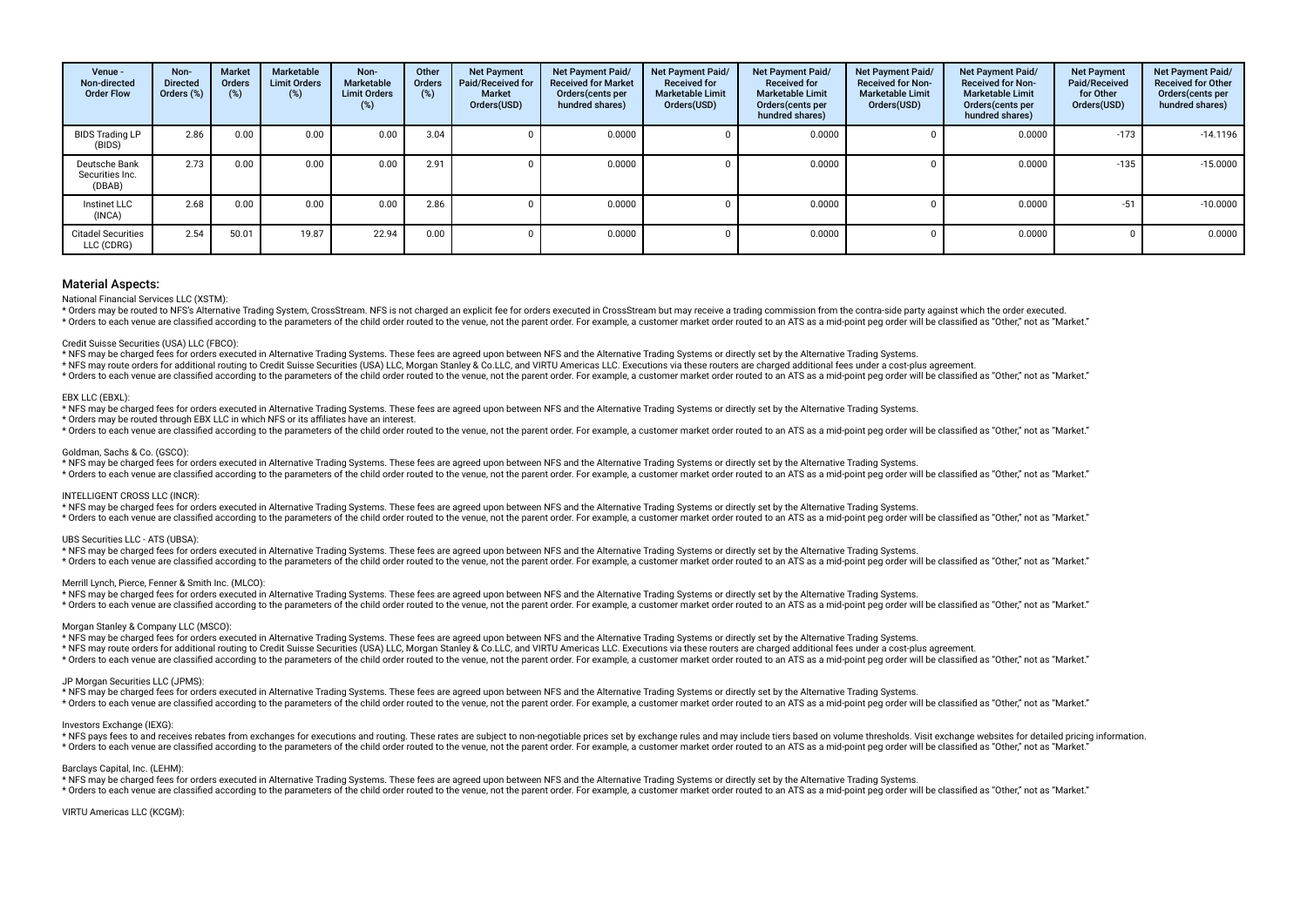\* NFS may be charged fees for orders executed in Alternative Trading Systems. These fees are agreed upon between NFS and the Alternative Trading Systems or directly set by the Alternative Trading Systems.

\* NFS may route orders for additional routing to Credit Suisse Securities (USA) LLC, Morgan Stanley & Co.LLC, and VIRTU Americas LLC. Executions via these routers are charged additional fees under a cost-plus agreement.

\* Orders to each venue are classified according to the parameters of the child order routed to the venue, not the parent order. For example, a customer market order routed to an ATS as a mid-point peg order will be classif

#### BIDS Trading LP (BIDS):

\* NFS may be charged fees for orders executed in Alternative Trading Systems. These fees are agreed upon between NFS and the Alternative Trading Systems or directly set by the Alternative Trading Systems.

\* NFS is charged fees by BIDS Trading LP on a tiered price schedule based on volume thresholds.

\* Orders to each venue are classified according to the parameters of the child order routed to the venue, not the parent order. For example, a customer market order routed to an ATS as a mid-point ped order poil be classif

### Deutsche Bank Securities Inc. (DBAB):

\* NFS may be charged fees for orders executed in Alternative Trading Systems. These fees are agreed upon between NFS and the Alternative Trading Systems or directly set by the Alternative Trading Systems.

\* Orders to each venue are classified according to the parameters of the child order routed to the venue, not the parent order. For example, a customer market order routed to an ATS as a mid-point peq order will be classif

### Instinet LLC (INCA):

\* NFS may be charged fees for orders executed in Alternative Trading Systems. These fees are agreed upon between NFS and the Alternative Trading Systems or directly set by the Alternative Trading Systems. \* Orders to each venue are classified according to the parameters of the child order routed to the venue, not the parent order. For example, a customer market order routed to an ATS as a mid-point ped order will be classif

#### Citadel Securities LLC (CDRG):

\* Orders to each venue are classified according to the parameters of the child order routed to the venue, not the parent order. For example, a customer market order routed to an ATS as a mid-point peg order will be classif

# October 2020

# Non-S&P 500 Stocks

# Summary

| <b>Non-Directed Orders</b><br>as % of All Orders | Market Orders as % of<br><b>Non-Directed Orders</b> | <b>Marketable Limit</b><br>Orders as % of Non-<br><b>Directed Orders</b> | Non-Marketable Limit<br>Orders as % of Non-<br><b>Directed Orders</b> | Other Orders as % of<br><b>Non-Directed Orders</b> |
|--------------------------------------------------|-----------------------------------------------------|--------------------------------------------------------------------------|-----------------------------------------------------------------------|----------------------------------------------------|
| 8.99                                             | 10.68                                               | 2.80                                                                     | 1.63                                                                  | 84.88                                              |

| Venue -<br>Non-directed<br><b>Order Flow</b>            | Non-<br><b>Directed</b><br>Orders (%) | <b>Market</b><br>Orders<br>(%) | Marketable<br><b>Limit Orders</b><br>(%) | Non-<br>Marketable<br><b>Limit Orders</b><br>(%) | Other<br><b>Orders</b><br>(%) | <b>Net Payment</b><br>Paid/Received for<br><b>Market</b><br>Orders(USD) | Net Payment Paid/<br><b>Received for Market</b><br>Orders(cents per<br>hundred shares) | Net Payment Paid/<br><b>Received for</b><br><b>Marketable Limit</b><br>Orders(USD) | Net Payment Paid/<br><b>Received for</b><br>Marketable Limit<br>Orders(cents per<br>hundred shares) | Net Payment Paid/<br><b>Received for Non-</b><br><b>Marketable Limit</b><br>Orders(USD) | Net Payment Paid/<br><b>Received for Non-</b><br><b>Marketable Limit</b><br>Orders(cents per<br>hundred shares) | <b>Net Payment</b><br>Paid/Received<br>for Other<br>Orders(USD) | Net Payment Paid/<br><b>Received for Other</b><br>Orders(cents per<br>hundred shares) |
|---------------------------------------------------------|---------------------------------------|--------------------------------|------------------------------------------|--------------------------------------------------|-------------------------------|-------------------------------------------------------------------------|----------------------------------------------------------------------------------------|------------------------------------------------------------------------------------|-----------------------------------------------------------------------------------------------------|-----------------------------------------------------------------------------------------|-----------------------------------------------------------------------------------------------------------------|-----------------------------------------------------------------|---------------------------------------------------------------------------------------|
| National Financial<br>Services LLC<br>(XSTM)            | 8.61                                  | 0.00                           | 0.00                                     | 0.00                                             | 8.83                          | $\Omega$                                                                | 0.0000                                                                                 | $\Omega$                                                                           | 0.0000                                                                                              | $\Omega$                                                                                | 0.0000                                                                                                          |                                                                 | 0.0000                                                                                |
| <b>Credit Suisse</b><br>Securities (USA)<br>LLC (FBCO)  | 7.99                                  | 0.00                           | 18.97                                    | 6.93                                             | 8.03                          | $\Omega$                                                                | 0.0000                                                                                 | $-17,228$                                                                          | $-22.9226$                                                                                          | $-143$                                                                                  | $-22.9226$                                                                                                      | $-1,018$                                                        | $-10.0000$                                                                            |
| EBX LLC (EBXL)                                          | 7.75                                  | 0.00                           | 0.00                                     | 0.00                                             | 7.95                          |                                                                         | 0.0000                                                                                 | $\Omega$                                                                           | 0.0000                                                                                              |                                                                                         | 0.0000                                                                                                          | $-744$                                                          | $-6.6300$                                                                             |
| <b>INTELLIGENT</b><br><b>CROSS LLC</b><br>(INCR)        | 7.67                                  | 0.00                           | 0.00                                     | 0.00                                             | 7.86                          | $\Omega$                                                                | 0.0000                                                                                 | n                                                                                  | 0.0000                                                                                              |                                                                                         | 0.0000                                                                                                          | $-2,571$                                                        | $-8.0000$                                                                             |
| Morgan Stanley &<br>Company LLC<br>(MSCO)               | 7.35                                  | 0.00                           | 7.39                                     | 2.60                                             | 7.47                          | $\Omega$                                                                | 0.0000                                                                                 | $-6,286$                                                                           | $-23.0450$                                                                                          | $-13$                                                                                   | $-23.0450$                                                                                                      | $-6,189$                                                        | $-20.0000$                                                                            |
| JP Morgan<br>Securities LLC<br>(JPMS)                   | 7.22                                  | 0.00                           | 0.00                                     | 0.00                                             | 7.41                          |                                                                         | 0.0000                                                                                 | $\Omega$                                                                           | 0.0000                                                                                              |                                                                                         | 0.0000                                                                                                          | $-1,514$                                                        | $-12.0000$                                                                            |
| Merrill Lynch,<br>Pierce, Fenner &<br>Smith Inc. (MLCO) | 7.19                                  | 0.00                           | 0.00                                     | 0.00                                             | 7.37                          | $\Omega$                                                                | 0.0000                                                                                 |                                                                                    | 0.0000                                                                                              |                                                                                         | 0.0000                                                                                                          | $-497$                                                          | $-10.0000$                                                                            |
| <b>UBS Securities</b><br>LLC - ATS (UBSA)               | 7.07                                  | 0.00                           | 0.00                                     | 0.00                                             | 7.25                          | $\Omega$                                                                | 0.0000                                                                                 | $\Omega$                                                                           | 0.0000                                                                                              | $\Omega$                                                                                | 0.0000                                                                                                          | $-2,418$                                                        | $-10.0000$                                                                            |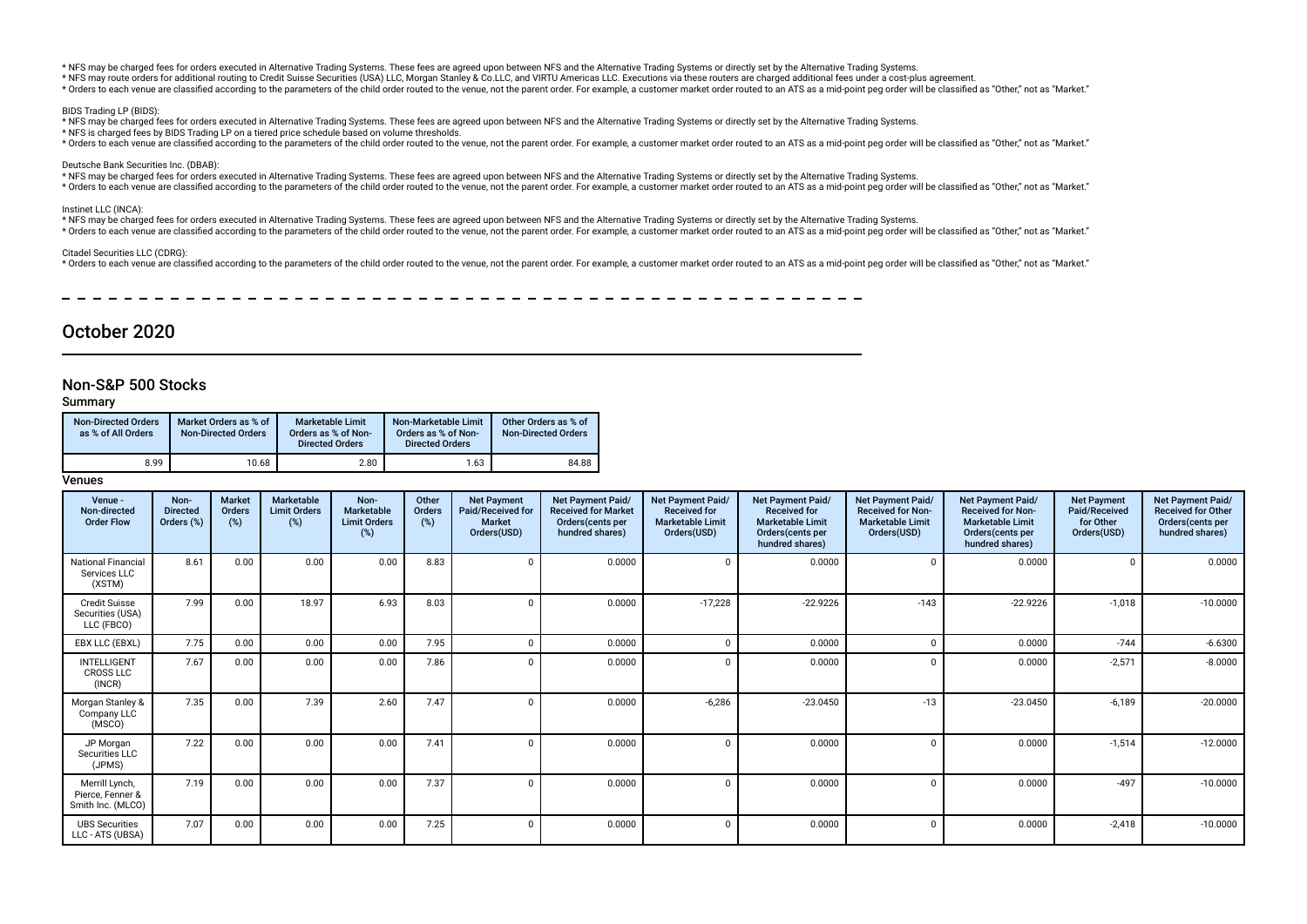| Venue -<br>Non-directed<br><b>Order Flow</b> | Non-<br><b>Directed</b><br>Orders (%) | <b>Market</b><br><b>Orders</b><br>(%) | Marketable<br><b>Limit Orders</b><br>(%) | Non-<br><b>Marketable</b><br><b>Limit Orders</b><br>$(\%)$ | Other<br>Orders<br>(%) | <b>Net Payment</b><br>Paid/Received for<br><b>Market</b><br>Orders(USD) | Net Payment Paid/<br><b>Received for Market</b><br>Orders (cents per<br>hundred shares) | Net Payment Paid/<br><b>Received for</b><br><b>Marketable Limit</b><br>Orders(USD) | Net Payment Paid/<br><b>Received for</b><br><b>Marketable Limit</b><br>Orders(cents per<br>hundred shares) | Net Payment Paid/<br><b>Received for Non-</b><br><b>Marketable Limit</b><br>Orders(USD) | Net Payment Paid/<br><b>Received for Non-</b><br><b>Marketable Limit</b><br>Orders(cents per<br>hundred shares) | <b>Net Payment</b><br>Paid/Received<br>for Other<br>Orders(USD) | Net Payment Paid/<br><b>Received for Other</b><br>Orders(cents per<br>hundred shares) |
|----------------------------------------------|---------------------------------------|---------------------------------------|------------------------------------------|------------------------------------------------------------|------------------------|-------------------------------------------------------------------------|-----------------------------------------------------------------------------------------|------------------------------------------------------------------------------------|------------------------------------------------------------------------------------------------------------|-----------------------------------------------------------------------------------------|-----------------------------------------------------------------------------------------------------------------|-----------------------------------------------------------------|---------------------------------------------------------------------------------------|
| Goldman, Sachs &<br>Co. (GSCO)               | 6.85                                  | 0.00                                  | 0.00                                     | 0.00                                                       | 7.03                   |                                                                         | 0.0000                                                                                  |                                                                                    | 0.0000                                                                                                     |                                                                                         | 0.0000                                                                                                          | $-2,227$                                                        | $-10.0000$                                                                            |
| Barclays Capital,<br>Inc. (LEHM)             | 5.47                                  | 0.00                                  | 0.00                                     | 0.00                                                       | 5.61                   |                                                                         | 0.0000                                                                                  |                                                                                    | 0.0000                                                                                                     |                                                                                         | 0.0000                                                                                                          | $-1,454$                                                        | $-10.0000$                                                                            |
| Investors<br>Exchange (IEXG)                 | 5.37                                  | 0.00                                  | 0.00                                     | 0.00                                                       | 5.50                   |                                                                         | 0.0000                                                                                  |                                                                                    | 0.0000                                                                                                     |                                                                                         | 0.0000                                                                                                          | $-3,028$                                                        | $-9.0000$                                                                             |
| <b>VIRTU Americas</b><br>LLC (KCGM)          | 3.23                                  | 0.00                                  | 19.75                                    | 7.24                                                       | 3.13                   |                                                                         | 0.0000                                                                                  | $-16,193$                                                                          | $-24.0504$                                                                                                 | $-183$                                                                                  | $-24.0504$                                                                                                      | $-186$                                                          | $-10.0000$                                                                            |
| <b>BIDS Trading LP</b><br>(BIDS)             | 3.08                                  | 0.00                                  | 0.00                                     | 0.00                                                       | 3.16                   |                                                                         | 0.0000                                                                                  |                                                                                    | 0.0000                                                                                                     |                                                                                         | 0.0000                                                                                                          | $-306$                                                          | $-15.2231$                                                                            |
| Instinet LLC<br>(INCA)                       | 3.00                                  | 0.00                                  | 0.00                                     | 0.00                                                       | 3.08                   |                                                                         | 0.0000                                                                                  |                                                                                    | 0.0000                                                                                                     |                                                                                         | 0.0000                                                                                                          | $-94$                                                           | $-10.0000$                                                                            |
| Deutsche Bank<br>Securities Inc.<br>(DBAB)   | 2.92                                  | 0.00                                  | 0.00                                     | 0.00                                                       | 3.00                   |                                                                         | 0.0000                                                                                  |                                                                                    | 0.0000                                                                                                     |                                                                                         | 0.0000                                                                                                          | $-228$                                                          | $-15.0000$                                                                            |

#### National Financial Services LLC (XSTM):

\* Orders may be routed to NFS's Alternative Trading System, CrossStream. NFS is not charged an explicit fee for orders executed in CrossStream but may receive a trading commission from the contra-side party against which t

\* Orders to each venue are classified according to the parameters of the child order routed to the venue, not the parent order. For example, a customer market order routed to an ATS as a mid-point peg order will be classif

#### Credit Suisse Securities (USA) LLC (FBCO):

\* NFS may be charged fees for orders executed in Alternative Trading Systems. These fees are agreed upon between NFS and the Alternative Trading Systems or directly set by the Alternative Trading Systems.

\* NFS may route orders for additional routing to Credit Suisse Securities (USA) LLC, Morgan Stanley & Co.LLC, and VIRTU Americas LLC. Executions via these routers are charged additional fees under a cost-plus agreement.

\* Orders to each venue are classified according to the parameters of the child order routed to the venue, not the parent order. For example, a customer market order routed to an ATS as a mid-point peg order will be classif

#### EBX LLC (EBXL):

\* NFS may be charged fees for orders executed in Alternative Trading Systems. These fees are agreed upon between NFS and the Alternative Trading Systems or directly set by the Alternative Trading Systems.

\* Orders may be routed through EBX LLC in which NFS or its afliates have an interest.

\* Orders to each venue are classified according to the parameters of the child order routed to the venue, not the parent order. For example, a customer market order routed to an ATS as a mid-point peg order will be classif

#### INTELLIGENT CROSS LLC (INCR):

\* NFS may be charged fees for orders executed in Alternative Trading Systems. These fees are agreed upon between NFS and the Alternative Trading Systems or directly set by the Alternative Trading Systems.

\* Orders to each venue are classified according to the parameters of the child order routed to the venue, not the parent order. For example, a customer market order routed to an ATS as a mid-point peg order will be classif

#### Morgan Stanley & Company LLC (MSCO):

\* NFS may be charged fees for orders executed in Alternative Trading Systems. These fees are agreed upon between NFS and the Alternative Trading Systems or directly set by the Alternative Trading Systems.

\* NFS may route orders for additional routing to Credit Suisse Securities (USA) LLC, Morgan Stanley & Co.LLC, and VIRTU Americas LLC. Executions via these routers are charged additional fees under a cost-plus agreement.

\* Orders to each venue are classified according to the parameters of the child order routed to the venue, not the parent order. For example, a customer market order routed to an ATS as a mid-point peg order will be classif

#### JP Morgan Securities LLC (JPMS):

\* NFS may be charged fees for orders executed in Alternative Trading Systems. These fees are agreed upon between NFS and the Alternative Trading Systems or directly set by the Alternative Trading Systems. \* Orders to each venue are classified according to the parameters of the child order routed to the venue, not the parent order. For example, a customer market order routed to an ATS as a mid-point ped order will be classif

#### Merrill Lynch, Pierce, Fenner & Smith Inc. (MLCO):

\* NFS may be charged fees for orders executed in Alternative Trading Systems. These fees are agreed upon between NFS and the Alternative Trading Systems or directly set by the Alternative Trading Systems.

\* Orders to each venue are classified according to the parameters of the child order routed to the venue, not the parent order. For example, a customer market order routed to an ATS as a mid-point peg order will be classif

### UBS Securities LLC - ATS (UBSA):

\* NFS may be charged fees for orders executed in Alternative Trading Systems. These fees are agreed upon between NFS and the Alternative Trading Systems or directly set by the Alternative Trading Systems. \* Orders to each venue are classified according to the parameters of the child order routed to the venue, not the parent order. For example, a customer market order routed to an ATS as a mid-point ped order will be classif

#### Goldman, Sachs & Co. (GSCO):

\* NFS may be charged fees for orders executed in Alternative Trading Systems. These fees are agreed upon between NFS and the Alternative Trading Systems or directly set by the Alternative Trading Systems.

\* Orders to each venue are classified according to the parameters of the child order routed to the venue, not the parent order. For example, a customer market order routed to an ATS as a mid-point peg order will be classif

#### Barclays Capital, Inc. (LEHM):

\* NFS may be charged fees for orders executed in Alternative Trading Systems. These fees are agreed upon between NFS and the Alternative Trading Systems or directly set by the Alternative Trading Systems.

recovered to the parameters of the child order puted to the venue and the parent order. For example a customer market order puted to an ATS as a mid-point peq order will be classified as "Other" not as "Narket"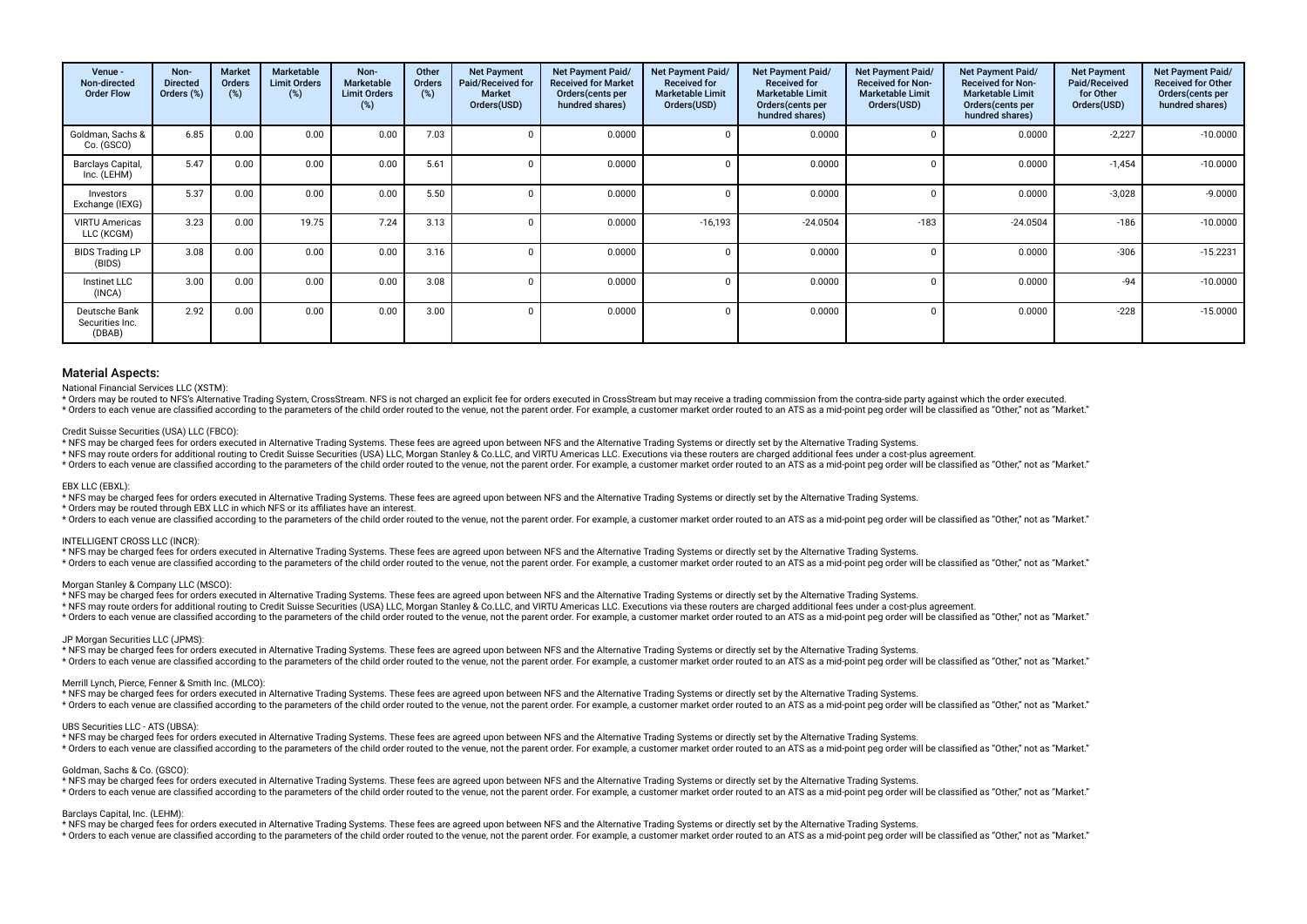Investors Exchange (IEXG):

\* NFS pays fees to and receives rebates from exchanges for executions and routing. These rates are subject to non-negotiable prices set by exchange rules and may include tiers based on volume thresholds. Visit exchange web \* Orders to each venue are classified according to the parameters of the child order routed to the venue, not the parent order. For example, a customer market order routed to an ATS as a mid-point ped order will be classif

VIRTU Americas LLC (KCGM):

- \* NFS may be charged fees for orders executed in Alternative Trading Systems. These fees are agreed upon between NFS and the Alternative Trading Systems or directly set by the Alternative Trading Systems.
- \* NFS may route orders for additional routing to Credit Suisse Securities (USA) LLC, Morgan Stanley & Co.LLC, and VIRTU Americas LLC. Executions via these routers are charged additional fees under a cost-plus agreement.
- \* Orders to each venue are classified according to the parameters of the child order routed to the venue. not the parent order. For example, a customer market order routed to an ATS as a mid-point peg order will be classif

#### BIDS Trading LP (BIDS):

\* NFS may be charged fees for orders executed in Alternative Trading Systems. These fees are agreed upon between NFS and the Alternative Trading Systems or directly set by the Alternative Trading Systems.

- \* NFS is charged fees by BIDS Trading LP on a tiered price schedule based on volume thresholds.
- \* Orders to each venue are classified according to the parameters of the child order routed to the venue, not the parent order. For example, a customer market order routed to an ATS as a mid-point ped order poil be classif

#### Instinet LLC (INCA):

- \* NFS may be charged fees for orders executed in Alternative Trading Systems. These fees are agreed upon between NFS and the Alternative Trading Systems or directly set by the Alternative Trading Systems.
- \* Orders to each venue are classified according to the parameters of the child order routed to the venue, not the parent order. For example, a customer market order routed to an ATS as a mid-point peq order will be classif

#### Deutsche Bank Securities Inc. (DBAB):

- \* NFS may be charged fees for orders executed in Alternative Trading Systems. These fees are agreed upon between NFS and the Alternative Trading Systems or directly set by the Alternative Trading Systems.
- \* Orders to each venue are classified according to the parameters of the child order routed to the venue, not the parent order. For example, a customer market order routed to an ATS as a mid-point peq order will be classif

# October 2020

# **Options**

# **Summary**

| <b>Non-Directed Orders</b><br>as % of All Orders | Market Orders as % of<br><b>Non-Directed Orders</b> | <b>Marketable Limit</b><br>Orders as % of Non-<br><b>Directed Orders</b> | Non-Marketable Limit<br>Orders as % of Non-<br><b>Directed Orders</b> | Other Orders as % of<br><b>Non-Directed Orders</b> |
|--------------------------------------------------|-----------------------------------------------------|--------------------------------------------------------------------------|-----------------------------------------------------------------------|----------------------------------------------------|
| 90.21                                            | 0.00                                                | 0.00                                                                     | 0.12                                                                  | 99.88                                              |

# Venues

| Venue -<br>Non-directed<br><b>Order Flow</b>    | Non-<br><b>Directed</b><br>Orders (%) | Market<br>Orders<br>$(\%)$ | Marketable<br><b>Limit Orders</b><br>(%) | Non-<br><b>Marketable</b><br><b>Limit Orders</b><br>(%) | Other<br>Orders<br>(%) | <b>Net Payment</b><br>Paid/Received for<br><b>Market</b><br>Orders(USD) | <b>Net Payment Paid/</b><br><b>Received for Market</b><br>Orders(cents per<br>hundred shares) | Net Payment Paid/<br><b>Received for</b><br><b>Marketable Limit</b><br>Orders(USD) | Net Payment Paid/<br><b>Received for</b><br><b>Marketable Limit</b><br>Orders (cents per<br>hundred shares) | Net Payment Paid/<br><b>Received for Non-</b><br><b>Marketable Limit</b><br>Orders(USD) | <b>Net Payment Paid/</b><br><b>Received for Non-</b><br><b>Marketable Limit</b><br>Orders (cents per<br>hundred shares) | <b>Net Payment</b><br>Paid/Received for<br>Other<br>Orders(USD) | Net Payment Paid/<br><b>Received for Other</b><br>Orders (cents per<br>hundred shares) |
|-------------------------------------------------|---------------------------------------|----------------------------|------------------------------------------|---------------------------------------------------------|------------------------|-------------------------------------------------------------------------|-----------------------------------------------------------------------------------------------|------------------------------------------------------------------------------------|-------------------------------------------------------------------------------------------------------------|-----------------------------------------------------------------------------------------|-------------------------------------------------------------------------------------------------------------------------|-----------------------------------------------------------------|----------------------------------------------------------------------------------------|
| Morgan<br>Stanley &<br>Company LLC<br>(MSCO)    | 22.11                                 | 0.00                       | 0.00                                     | 0.00                                                    | 19.40                  |                                                                         | 0.0000                                                                                        | $\Omega$                                                                           | 0.0000                                                                                                      |                                                                                         | 0.0000                                                                                                                  | $-863$                                                          | $-10.0000$                                                                             |
| NASDAQ<br>Options<br>Market<br>(NSDQ)           | 21.56                                 | 0.00                       | 0.00                                     | 0.00                                                    | 18.92                  |                                                                         | 0.0000                                                                                        | $\Omega$                                                                           | 0.0000                                                                                                      |                                                                                         | 0.0000                                                                                                                  | $-109$                                                          | $-7.4230$                                                                              |
| <b>NYSE Arca</b><br>Options<br>(ARCA)           | 21.16                                 | 0.00                       | 0.00                                     | 0.00                                                    | 18.57                  |                                                                         | 0.0000                                                                                        | 0                                                                                  | 0.0000                                                                                                      |                                                                                         | 0.0000                                                                                                                  | 332                                                             | 13.9480                                                                                |
| Cboe BZX<br>Options<br>Exchange, Inc.<br>(BATS) | 20.76                                 | 0.00                       | 0.00                                     | 0.00                                                    | 18.22                  |                                                                         | 0.0000                                                                                        | $\Omega$                                                                           | 0.0000                                                                                                      |                                                                                         | 0.0000                                                                                                                  | 361                                                             | 17.8600                                                                                |
| Cboe Options<br>Exchange<br>(CBOE)              | 13.96                                 | 0.00                       | 0.00                                     | 0.00                                                    | 12.25                  |                                                                         | 0.0000                                                                                        | $\Omega$                                                                           | 0.0000                                                                                                      |                                                                                         | 0.0000                                                                                                                  | $-322$                                                          | $-26.8910$                                                                             |

Material Aspects: Morgan Stanley & Company LLC (MSCO):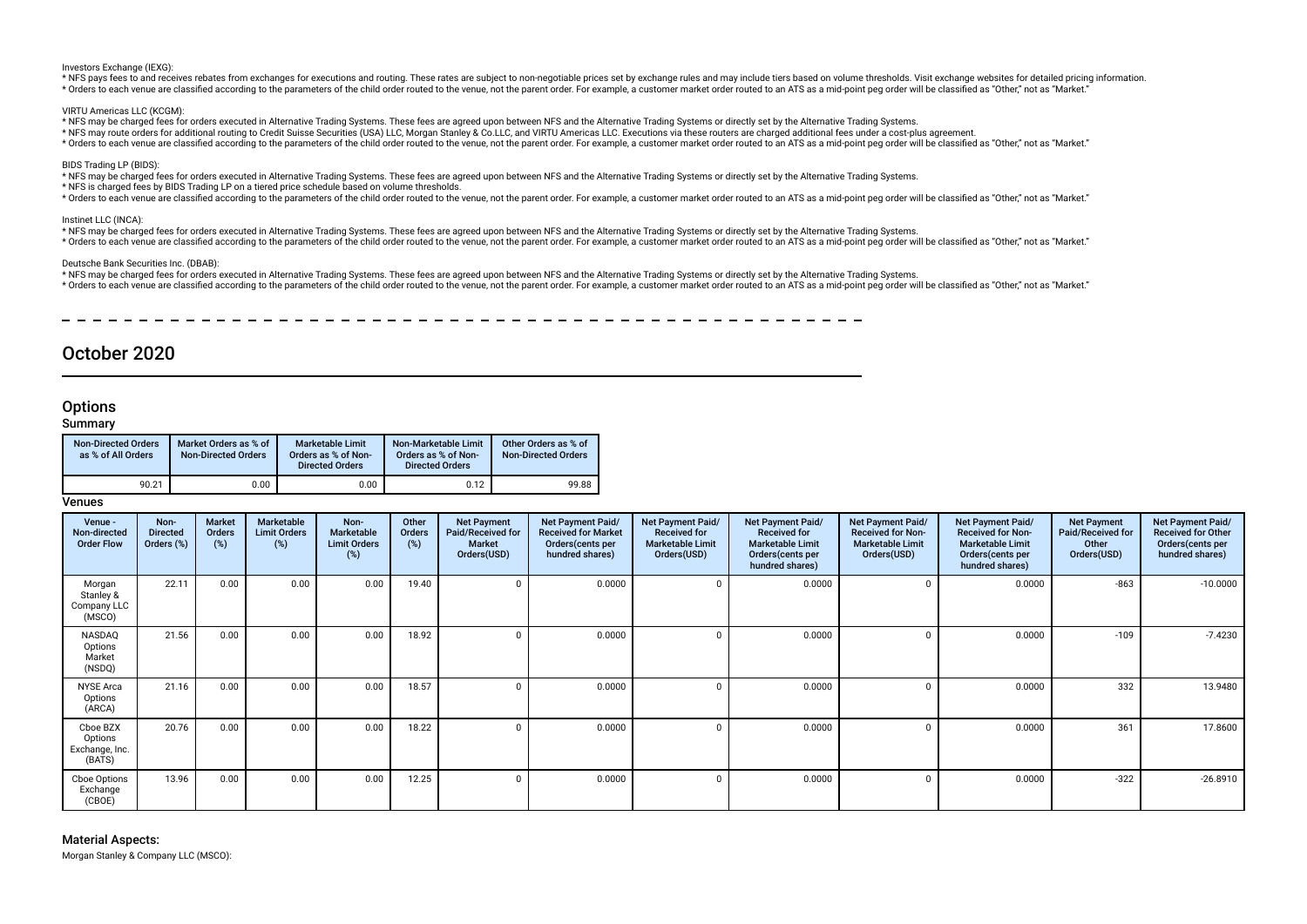\* NFS may use broker Morgan Stanley & Co.LLC for additional options routing. Executions via this router is charged additional fees under a cost-plus agreement.

NASDAQ Options Market (NSDQ):

\* NFS pays fees to and receives rebates from options exchanges. These fees and rebates are subject to non-negotiable prices set by exchange rules and may include tiers based on volume thresholds.

NYSE Arca Options (ARCA):

\* NFS pays fees to and receives rebates from options exchanges. These fees and rebates are subject to non-negotiable prices set by exchange rules and may include tiers based on volume thresholds.

Cboe BZX Options Exchange, Inc. (BATS):<br>\* NFS pays fees to and receives rebates from options exchanges. These fees and rebates are subject to non-negotiable prices set by exchange rules and may include tiers based on volum

Cboe Options Exchange (CBOE):

\* NFS pays fees to and receives rebates from options exchanges. These fees and rebates are subject to non-negotiable prices set by exchange rules and may include tiers based on volume thresholds.

# November 2020

# S&P 500 Stocks

# Summary

| <b>Non-Directed Orders</b><br>as % of All Orders | Market Orders as % of<br><b>Non-Directed Orders</b> | Marketable Limit<br>Orders as % of Non-<br><b>Directed Orders</b> | Non-Marketable Limit<br>Orders as % of Non-<br><b>Directed Orders</b> | Other Orders as % of<br><b>Non-Directed Orders</b> |
|--------------------------------------------------|-----------------------------------------------------|-------------------------------------------------------------------|-----------------------------------------------------------------------|----------------------------------------------------|
| 10.16                                            | 34.71                                               | 57.16                                                             | 8.04                                                                  | 0.09                                               |

| Venue -<br>Non-directed<br><b>Order Flow</b>            | Non-<br><b>Directed</b><br>Orders (%) | <b>Market</b><br>Orders<br>(%) | Marketable<br><b>Limit Orders</b><br>(%) | Non-<br>Marketable<br><b>Limit Orders</b><br>(%) | Other<br>Orders<br>(%) | <b>Net Payment</b><br>Paid/Received for<br><b>Market</b><br>Orders(USD) | <b>Net Payment Paid/</b><br><b>Received for Market</b><br>Orders(cents per<br>hundred shares) | <b>Net Payment Paid/</b><br><b>Received for</b><br><b>Marketable Limit</b><br>Orders(USD) | Net Payment Paid/<br><b>Received for</b><br><b>Marketable Limit</b><br>Orders(cents per<br>hundred shares) | Net Payment Paid/<br><b>Received for Non-</b><br><b>Marketable Limit</b><br>Orders(USD) | <b>Net Payment Paid/</b><br><b>Received for Non-</b><br><b>Marketable Limit</b><br>Orders(cents per<br>hundred shares) | <b>Net Payment</b><br>Paid/Received<br>for Other<br>Orders(USD) | Net Payment Paid/<br><b>Received for Other</b><br>Orders(cents per<br>hundred shares) |
|---------------------------------------------------------|---------------------------------------|--------------------------------|------------------------------------------|--------------------------------------------------|------------------------|-------------------------------------------------------------------------|-----------------------------------------------------------------------------------------------|-------------------------------------------------------------------------------------------|------------------------------------------------------------------------------------------------------------|-----------------------------------------------------------------------------------------|------------------------------------------------------------------------------------------------------------------------|-----------------------------------------------------------------|---------------------------------------------------------------------------------------|
| National Financial<br>Services LLC<br>(XSTM)            | 8.88                                  | 0.00                           | 0.00                                     | 0.00                                             | 9.64                   | $\Omega$                                                                | 0.0000                                                                                        | $\Omega$                                                                                  | 0.0000                                                                                                     | $\Omega$                                                                                | 0.0000                                                                                                                 | $\Omega$                                                        | 0.0000                                                                                |
| <b>Credit Suisse</b><br>Securities (USA)<br>LLC (FBCO)  | 7.72                                  | 0.00                           | 29.52                                    | 28.21                                            | 7.75                   | $\Omega$                                                                | 0.0000                                                                                        | $-20,592$                                                                                 | $-23.3304$                                                                                                 | $-220$                                                                                  | $-23.3304$                                                                                                             | $-658$                                                          | $-10.0000$                                                                            |
| EBX LLC (EBXL)                                          | 7.23                                  | 0.00                           | 0.00                                     | 0.00                                             | 7.85                   | $\mathbf 0$                                                             | 0.0000                                                                                        | $\Omega$                                                                                  | 0.0000                                                                                                     | $\Omega$                                                                                | 0.0000                                                                                                                 | $-422$                                                          | $-6.4500$                                                                             |
| Merrill Lynch,<br>Pierce, Fenner &<br>Smith Inc. (MLCO) | 7.13                                  | 0.00                           | 0.00                                     | 0.00                                             | 7.73                   | $\Omega$                                                                | 0.0000                                                                                        | $\mathbf 0$                                                                               | 0.0000                                                                                                     | $\Omega$                                                                                | 0.0000                                                                                                                 | $-285$                                                          | $-10.0000$                                                                            |
| Investors<br>Exchange (IEXG)                            | 6.84                                  | 0.00                           | 0.03                                     | 0.05                                             | 7.42                   | $\mathbf 0$                                                             | 0.0000                                                                                        | -8                                                                                        | $-15.4889$                                                                                                 | $\Omega$                                                                                | 0.0000                                                                                                                 | $-2,472$                                                        | $-9.0000$                                                                             |
| Morgan Stanley &<br>Company LLC<br>(MSCO)               | 6.77                                  | 0.00                           | 10.30                                    | 7.36                                             | 7.14                   | $\Omega$                                                                | 0.0000                                                                                        | $-7,107$                                                                                  | $-23.9616$                                                                                                 | $-14$                                                                                   | $-23.9616$                                                                                                             | $-4,035$                                                        | $-20.0000$                                                                            |
| <b>INTELLIGENT</b><br><b>CROSS LLC</b><br>(INCR)        | 6.69                                  | 0.00                           | 0.00                                     | 0.00                                             | 7.25                   | $\Omega$                                                                | 0.0000                                                                                        | $\Omega$                                                                                  | 0.0000                                                                                                     | $\Omega$                                                                                | 0.0000                                                                                                                 | $-1,100$                                                        | $-8.0000$                                                                             |
| JP Morgan<br>Securities LLC<br>(JPMS)                   | 6.60                                  | 0.00                           | 0.00                                     | 0.00                                             | 7.17                   | $\mathbf 0$                                                             | 0.0000                                                                                        | $\Omega$                                                                                  | 0.0000                                                                                                     | $\Omega$                                                                                | 0.0000                                                                                                                 | $-1,125$                                                        | $-12.0000$                                                                            |
| <b>UBS Securities</b><br>LLC - ATS (UBSA)               | 6.58                                  | 0.00                           | 0.00                                     | 0.00                                             | 7.14                   | $\mathbf 0$                                                             | 0.0000                                                                                        | $\Omega$                                                                                  | 0.0000                                                                                                     | $\Omega$                                                                                | 0.0000                                                                                                                 | $-1,628$                                                        | $-10.0000$                                                                            |
| Goldman, Sachs &<br>Co. (GSCO)                          | 6.52                                  | 0.00                           | 0.00                                     | 0.00                                             | 7.08                   | $\mathbf 0$                                                             | 0.0000                                                                                        | $\Omega$                                                                                  | 0.0000                                                                                                     | $\Omega$                                                                                | 0.0000                                                                                                                 | $-1,377$                                                        | $-10.0000$                                                                            |
| Barclays Capital,<br>Inc. (LEHM)                        | 4.83                                  | 0.00                           | 0.00                                     | 0.00                                             | 5.25                   | $\mathbf 0$                                                             | 0.0000                                                                                        | $\mathbf 0$                                                                               | 0.0000                                                                                                     | $\Omega$                                                                                | 0.0000                                                                                                                 | $-763$                                                          | $-10.0000$                                                                            |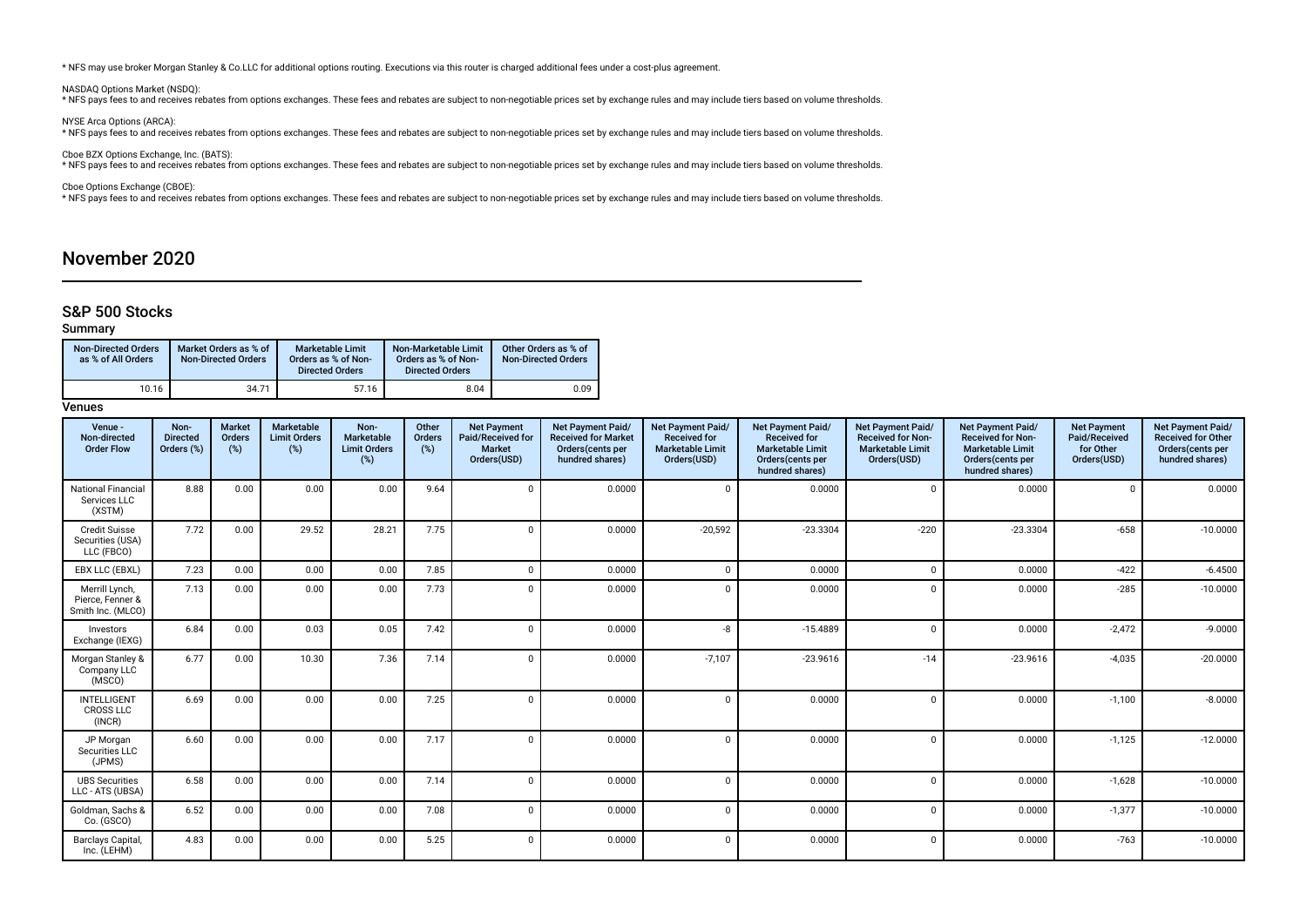| Venue -<br>Non-directed<br><b>Order Flow</b> | Non-<br><b>Directed</b><br>Orders (%) | <b>Market</b><br><b>Orders</b><br>$(\%)$ | Marketable<br><b>Limit Orders</b><br>(%) | Non-<br>Marketable<br><b>Limit Orders</b><br>(%) | Other<br><b>Orders</b><br>(%) | <b>Net Payment</b><br>Paid/Received for<br><b>Market</b><br>Orders(USD) | <b>Net Payment Paid/</b><br><b>Received for Market</b><br>Orders(cents per<br>hundred shares) | Net Payment Paid/<br><b>Received for</b><br><b>Marketable Limit</b><br>Orders(USD) | Net Payment Paid/<br><b>Received for</b><br><b>Marketable Limit</b><br>Orders(cents per<br>hundred shares) | Net Payment Paid/<br><b>Received for Non-</b><br><b>Marketable Limit</b><br>Orders(USD) | Net Payment Paid/<br><b>Received for Non-</b><br><b>Marketable Limit</b><br>Orders(cents per<br>hundred shares) | <b>Net Payment</b><br>Paid/Received<br>for Other<br>Orders(USD) | Net Payment Paid/<br><b>Received for Other</b><br>Orders(cents per<br>hundred shares) |
|----------------------------------------------|---------------------------------------|------------------------------------------|------------------------------------------|--------------------------------------------------|-------------------------------|-------------------------------------------------------------------------|-----------------------------------------------------------------------------------------------|------------------------------------------------------------------------------------|------------------------------------------------------------------------------------------------------------|-----------------------------------------------------------------------------------------|-----------------------------------------------------------------------------------------------------------------|-----------------------------------------------------------------|---------------------------------------------------------------------------------------|
| <b>Citadel Securities</b><br>LLC (CDRG)      | 3.39                                  | 51.52                                    | 18.12                                    | 19.94                                            | 0.00                          |                                                                         | 0.0000                                                                                        |                                                                                    | 0.0000                                                                                                     |                                                                                         | 0.0000                                                                                                          |                                                                 | 0.0000                                                                                |
| <b>VIRTU Americas</b><br>LLC (KCGM)          | 3.10                                  | 0.00                                     | 23.77                                    | 18.04                                            | 2.89                          |                                                                         | 0.0000                                                                                        | $-13,150$                                                                          | $-24.0404$                                                                                                 | $-147$                                                                                  | $-24.0404$                                                                                                      | -99                                                             | $-10.0000$                                                                            |
| <b>BIDS Trading LP</b><br>(BIDS)             | 2.72                                  | 0.00                                     | 0.00                                     | 0.00                                             | 2.95                          |                                                                         | 0.0000                                                                                        |                                                                                    | 0.0000                                                                                                     |                                                                                         | 0.0000                                                                                                          | $-191$                                                          | $-15.2231$                                                                            |
| Deutsche Bank<br>Securities Inc.<br>(DBAB)   | 2.71                                  | 0.00                                     | 0.00                                     | 0.00                                             | 2.94                          |                                                                         | 0.0000                                                                                        |                                                                                    | 0.0000                                                                                                     |                                                                                         | 0.0000                                                                                                          | $-133$                                                          | $-15.0000$                                                                            |
| Instinet LLC<br>(INCA)                       | 2.46                                  | 0.00                                     | 0.00                                     | 0.00                                             | 2.67                          |                                                                         | 0.0000                                                                                        |                                                                                    | 0.0000                                                                                                     |                                                                                         | 0.0000                                                                                                          | $-48$                                                           | $-10.0000$                                                                            |

National Financial Services LLC (XSTM):

\* Orders may be routed to NES's Alternative Trading System. CrossStream, NES is not charged an explicit fee for orders executed in CrossStream but may receive a trading commission from the contra-side party against which t

\* Orders to each venue are classified according to the parameters of the child order routed to the venue, not the parent order. For example, a customer market order routed to an ATS as a mid-point peq order will be classif

#### Credit Suisse Securities (USA) LLC (FBCO):

\* NFS may be charged fees for orders executed in Alternative Trading Systems. These fees are agreed upon between NFS and the Alternative Trading Systems or directly set by the Alternative Trading Systems.

\* NFS may route orders for additional routing to Credit Suisse Securities (USA) LLC, Morgan Stanley & Co.LLC, and VIRTU Americas LLC. Executions via these routers are charged additional fees under a cost-plus agreement.

\* Orders to each venue are classified according to the parameters of the child order routed to the venue, not the parent order. For example, a customer market order routed to an ATS as a mid-point peg order will be classif

## EBX LLC (EBXL):

\* NFS may be charged fees for orders executed in Alternative Trading Systems. These fees are agreed upon between NFS and the Alternative Trading Systems or directly set by the Alternative Trading Systems.

\* Orders may be routed through EBX LLC in which NFS or its afliates have an interest.

\* Orders to each venue are classified according to the parameters of the child order routed to the yenue not the narent order. For example a customer market order routed to an ATS as a mid-point peg order will be classifie

#### Merrill Lynch, Pierce, Fenner & Smith Inc. (MLCO):

\* NFS may be charged fees for orders executed in Alternative Trading Systems. These fees are agreed upon between NFS and the Alternative Trading Systems or directly set by the Alternative Trading Systems.

\* Orders to each venue are classified according to the parameters of the child order routed to the venue, not the parent order. For example, a customer market order routed to an ATS as a mid-point peq order will be classif

#### Investors Exchange (IEXG):

\* NFS pays fees to and receives rebates from exchanges for executions and routing. These rates are subject to non-negotiable prices set by exchange rules and may include tiers based on yolume thresholds. Visit exchange web \* Orders to each venue are classified according to the parameters of the child order routed to the venue, not the parent order. For example, a customer market order routed to an ATS as a mid-point peg order will be classif

#### Morgan Stanley & Company LLC (MSCO):

\* NFS may be charged fees for orders executed in Alternative Trading Systems. These fees are agreed upon between NFS and the Alternative Trading Systems or directly set by the Alternative Trading Systems.

\* NFS may route orders for additional routing to Credit Suisse Securities (USA) LLC, Morgan Stanley & Co.LLC, and VIRTU Americas LLC. Executions via these routers are charged additional fees under a cost-plus agreement.

recovered to the parameters of the child order puted to the venue and the parent order. Encessored acustomer market order puted to an ATS as a mid-point peg order will be classified as "Other" not as "Narket"

## INTELLIGENT CROSS LLC (INCR):

\* NFS may be charged fees for orders executed in Alternative Trading Systems. These fees are agreed upon between NFS and the Alternative Trading Systems or directly set by the Alternative Trading Systems.

\* Orders to each venue are classified according to the parameters of the child order routed to the venue, not the parent order. For example, a customer market order routed to an ATS as a mid-point peg order will be classif

## JP Morgan Securities LLC (JPMS):

\* NFS may be charged fees for orders executed in Alternative Trading Systems. These fees are agreed upon between NFS and the Alternative Trading Systems or directly set by the Alternative Trading Systems. \* Orders to each venue are classified according to the parameters of the child order routed to the venue, not the parent order. For example, a customer market order routed to an ATS as a mid-point ped order will be classif

#### UBS Securities LLC - ATS (UBSA):

\* NFS may be charged fees for orders executed in Alternative Trading Systems. These fees are agreed upon between NFS and the Alternative Trading Systems or directly set by the Alternative Trading Systems. \* Orders to each venue are classified according to the parameters of the child order routed to the venue, not the parent order. For example, a customer market order routed to an ATS as a mid-point ped order will be classif

#### Goldman, Sachs & Co. (GSCO):

\* NFS may be charged fees for orders executed in Alternative Trading Systems. These fees are agreed upon between NFS and the Alternative Trading Systems or directly set by the Alternative Trading Systems. recovered to the parameters of the child order puted to the venue and the parent order. For example a customer market order puted to an ATS as a mid-point peq order will be classified as "Other" not as "Narket"

#### Barclays Capital, Inc. (LEHM):

\* NFS may be charged fees for orders executed in Alternative Trading Systems. These fees are agreed upon between NFS and the Alternative Trading Systems or directly set by the Alternative Trading Systems.

\* Orders to each venue are classified according to the parameters of the child order routed to the venue, not the parent order. For example, a customer market order routed to an ATS as a mid-point peq order will be classif

### Citadel Securities LLC (CDRG):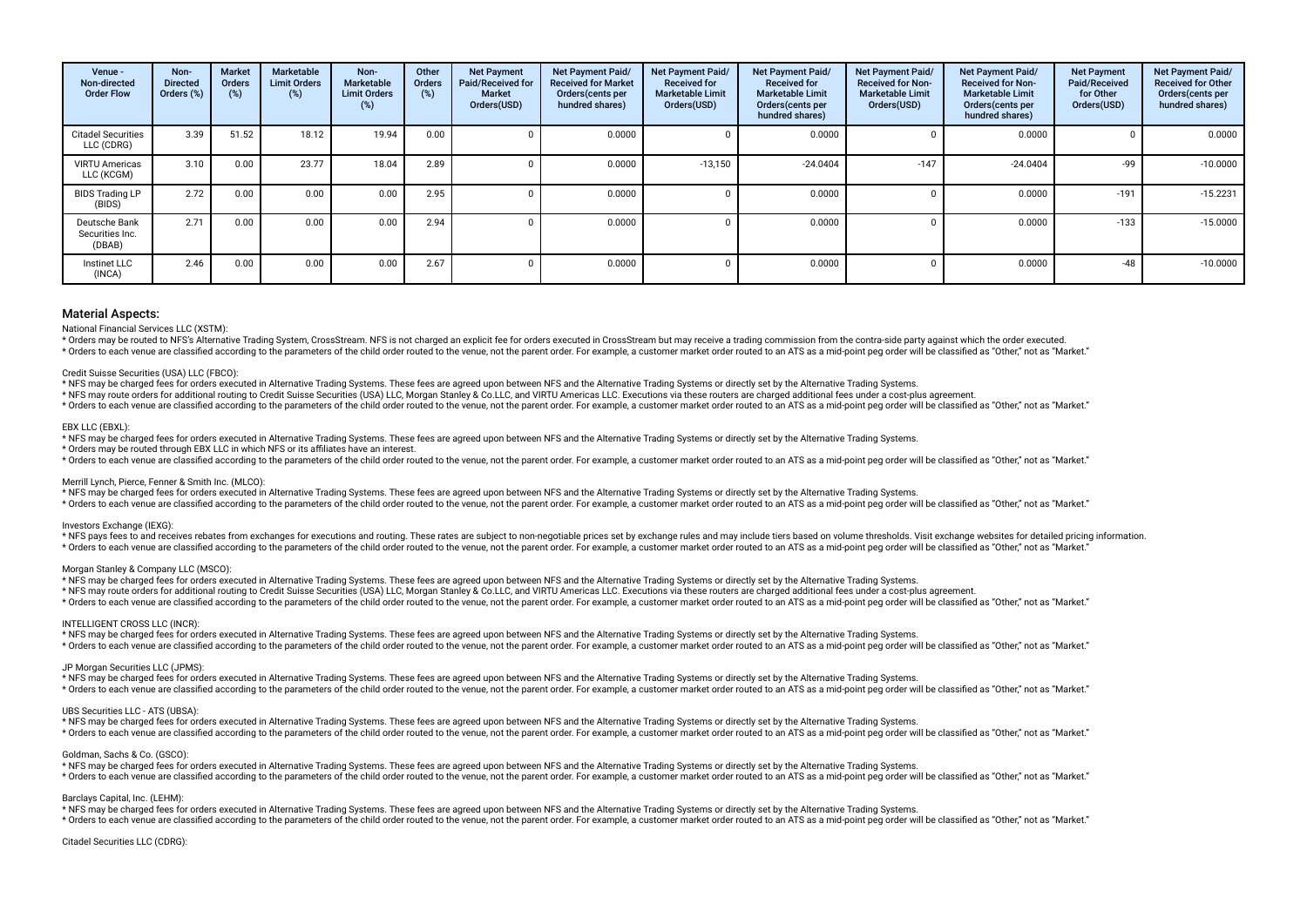\* Orders to each venue are classified according to the parameters of the child order routed to the venue, not the parent order. For example, a customer market order routed to an ATS as a mid-point peq order will be classif

#### VIRTU Americas LLC (KCGM):

- \* NFS may be charged fees for orders executed in Alternative Trading Systems. These fees are agreed upon between NFS and the Alternative Trading Systems or directly set by the Alternative Trading Systems.
- \* NFS may route orders for additional routing to Credit Suisse Securities (USA) LLC, Morgan Stanley & Co.LLC, and VIRTU Americas LLC. Executions via these routers are charged additional fees under a cost-plus agreement.
- \* Orders to each venue are classified according to the parameters of the child order routed to the venue, not the parent order. For example, a customer market order routed to an ATS as a mid-point peg order will be classif

#### BIDS Trading LP (BIDS):

\* NFS may be charged fees for orders executed in Alternative Trading Systems. These fees are agreed upon between NFS and the Alternative Trading Systems or directly set by the Alternative Trading Systems.

\* NFS is charged fees by BIDS Trading LP on a tiered price schedule based on volume thresholds.

\* Orders to each venue are classified according to the parameters of the child order routed to the venue, not the parent order. For example, a customer market order routed to an ATS as a mid-point peg order will be classif

#### Deutsche Bank Securities Inc. (DBAB):

\* NFS may be charged fees for orders executed in Alternative Trading Systems. These fees are agreed upon between NFS and the Alternative Trading Systems or directly set by the Alternative Trading Systems.

\* Orders to each venue are classified according to the parameters of the child order routed to the venue, not the parent order. For example, a customer market order routed to an ATS as a mid-point peg order will be classif

Instinet LLC (INCA):

\* NFS may be charged fees for orders executed in Alternative Trading Systems. These fees are agreed upon between NFS and the Alternative Trading Systems or directly set by the Alternative Trading Systems.

\* Orders to each venue are classified according to the parameters of the child order routed to the venue, not the parent order. For example, a customer market order routed to an ATS as a mid-point peg order will be classif

\_\_\_\_\_\_\_\_\_\_\_\_\_\_\_\_\_\_\_\_\_\_\_\_\_\_\_

# November 2020

# Non-S&P 500 Stocks

Summary

| <b>Non-Directed Orders</b><br>as % of All Orders | Market Orders as % of<br><b>Non-Directed Orders</b> | <b>Marketable Limit</b><br>Orders as % of Non-<br><b>Directed Orders</b> | Non-Marketable Limit<br>Orders as % of Non-<br><b>Directed Orders</b> | Other Orders as % of<br><b>Non-Directed Orders</b> |
|--------------------------------------------------|-----------------------------------------------------|--------------------------------------------------------------------------|-----------------------------------------------------------------------|----------------------------------------------------|
| 10.86                                            | 13.47                                               | 68.45                                                                    | 17.96                                                                 | 0.11                                               |

| Venue -<br>Non-directed<br><b>Order Flow</b>            | Non-<br><b>Directed</b><br>Orders (%) | <b>Market</b><br>Orders<br>(%) | <b>Marketable</b><br><b>Limit Orders</b><br>(%) | Non-<br>Marketable<br><b>Limit Orders</b><br>(%) | Other<br><b>Orders</b><br>$(\%)$ | <b>Net Payment</b><br>Paid/Received for<br><b>Market</b><br>Orders(USD) | Net Payment Paid/<br><b>Received for Market</b><br>Orders(cents per<br>hundred shares) | <b>Net Payment Paid/</b><br><b>Received for</b><br><b>Marketable Limit</b><br>Orders(USD) | <b>Net Payment Paid/</b><br><b>Received for</b><br><b>Marketable Limit</b><br>Orders (cents per<br>hundred shares) | Net Payment Paid/<br><b>Received for Non-</b><br><b>Marketable Limit</b><br>Orders(USD) | Net Payment Paid/<br><b>Received for Non-</b><br><b>Marketable Limit</b><br>Orders(cents per<br>hundred shares) | <b>Net Payment</b><br>Paid/Received<br>for Other<br>Orders(USD) | <b>Net Payment Paid/</b><br><b>Received for Other</b><br>Orders(cents per<br>hundred shares) |
|---------------------------------------------------------|---------------------------------------|--------------------------------|-------------------------------------------------|--------------------------------------------------|----------------------------------|-------------------------------------------------------------------------|----------------------------------------------------------------------------------------|-------------------------------------------------------------------------------------------|--------------------------------------------------------------------------------------------------------------------|-----------------------------------------------------------------------------------------|-----------------------------------------------------------------------------------------------------------------|-----------------------------------------------------------------|----------------------------------------------------------------------------------------------|
| <b>National Financial</b><br>Services LLC<br>(XSTM)     | 8.45                                  | 0.00                           | 0.00                                            | 0.00                                             | 8.70                             |                                                                         | 0.0000                                                                                 | $\mathbf{0}$                                                                              | 0.0000                                                                                                             | $\Omega$                                                                                | 0.0000                                                                                                          |                                                                 | 0.0000                                                                                       |
| <b>Credit Suisse</b><br>Securities (USA)<br>LLC (FBCO)  | 7.79                                  | 0.00                           | 26.56                                           | 12.07                                            | 7.73                             |                                                                         | 0.0000                                                                                 | $-23,476$                                                                                 | $-23.3304$                                                                                                         | $-299$                                                                                  | $-23.3304$                                                                                                      | $-1,123$                                                        | $-10.0000$                                                                                   |
| EBX LLC (EBXL)                                          | 7.57                                  | 0.00                           | 0.00                                            | 0.00                                             | 7.79                             |                                                                         | 0.0000                                                                                 | $\Omega$                                                                                  | 0.0000                                                                                                             | $\Omega$                                                                                | 0.0000                                                                                                          | $-727$                                                          | $-6.7300$                                                                                    |
| Morgan Stanley &<br>Company LLC<br>(MSCO)               | 7.49                                  | 0.00                           | 7.29                                            | 2.19                                             | 7.64                             |                                                                         | 0.0000                                                                                 | $-8,373$                                                                                  | $-23.9616$                                                                                                         | $-57$                                                                                   | $-23.9616$                                                                                                      | $-5,923$                                                        | $-20.0000$                                                                                   |
| <b>INTELLIGENT</b><br><b>CROSS LLC</b><br>(INCR)        | 7.42                                  | 0.00                           | 0.00                                            | 0.00                                             | 7.63                             |                                                                         | 0.0000                                                                                 | $\Omega$                                                                                  | 0.0000                                                                                                             | $\Omega$                                                                                | 0.0000                                                                                                          | $-1,929$                                                        | $-8.0000$                                                                                    |
| Merrill Lynch,<br>Pierce, Fenner &<br>Smith Inc. (MLCO) | 7.39                                  | 0.00                           | 0.00                                            | 0.00                                             | 7.61                             |                                                                         | 0.0000                                                                                 | $\mathbf{0}$                                                                              | 0.0000                                                                                                             | $\Omega$                                                                                | 0.0000                                                                                                          | $-596$                                                          | $-10.0000$                                                                                   |
| JP Morgan<br>Securities LLC<br>(JPMS)                   | 7.26                                  | 0.00                           | 0.00                                            | 0.00                                             | 7.47                             |                                                                         | 0.0000                                                                                 | $\Omega$                                                                                  | 0.0000                                                                                                             | $\Omega$                                                                                | 0.0000                                                                                                          | $-1,589$                                                        | $-12.0000$                                                                                   |
| <b>UBS Securities</b><br>LLC - ATS (UBSA)               | 6.76                                  | 0.00                           | 0.00                                            | 0.00                                             | 6.96                             |                                                                         | 0.0000                                                                                 | $\mathbf{0}$                                                                              | 0.0000                                                                                                             | $\Omega$                                                                                | 0.0000                                                                                                          | $-3,408$                                                        | $-10.0000$                                                                                   |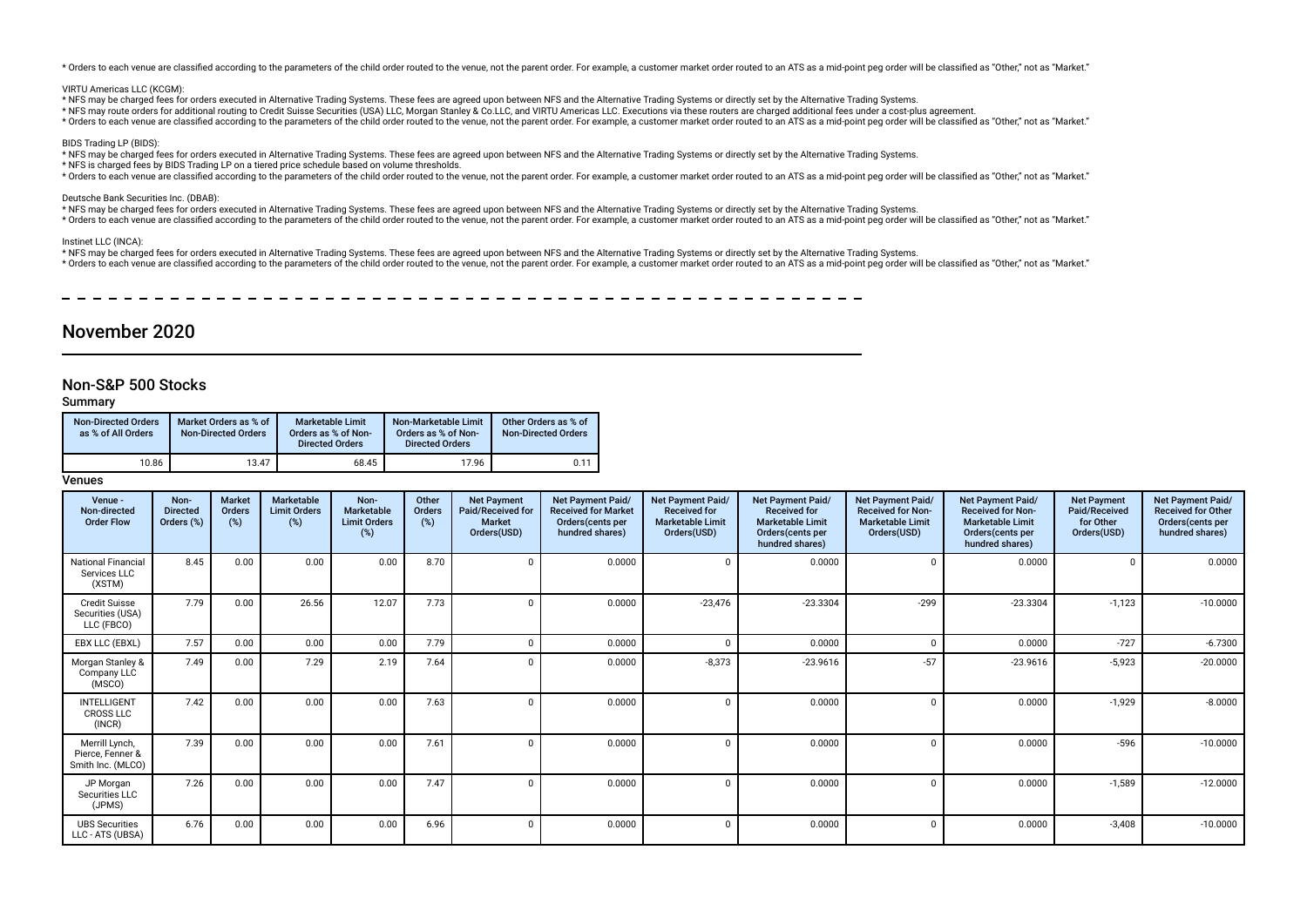| Venue -<br>Non-directed<br><b>Order Flow</b> | Non-<br><b>Directed</b><br>Orders (%) | Market<br><b>Orders</b><br>(%) | Marketable<br><b>Limit Orders</b><br>(%) | Non-<br><b>Marketable</b><br><b>Limit Orders</b><br>(%) | Other<br><b>Orders</b><br>(%) | <b>Net Payment</b><br>Paid/Received for<br><b>Market</b><br>Orders(USD) | <b>Net Payment Paid/</b><br><b>Received for Market</b><br>Orders (cents per<br>hundred shares) | <b>Net Payment Paid/</b><br><b>Received for</b><br><b>Marketable Limit</b><br>Orders(USD) | Net Payment Paid/<br><b>Received for</b><br><b>Marketable Limit</b><br>Orders(cents per<br>hundred shares) | <b>Net Payment Paid/</b><br><b>Received for Non-</b><br><b>Marketable Limit</b><br>Orders(USD) | Net Payment Paid/<br><b>Received for Non-</b><br><b>Marketable Limit</b><br>Orders(cents per<br>hundred shares) | <b>Net Payment</b><br>Paid/Received<br>for Other<br>Orders(USD) | Net Payment Paid/<br><b>Received for Other</b><br>Orders(cents per<br>hundred shares) |
|----------------------------------------------|---------------------------------------|--------------------------------|------------------------------------------|---------------------------------------------------------|-------------------------------|-------------------------------------------------------------------------|------------------------------------------------------------------------------------------------|-------------------------------------------------------------------------------------------|------------------------------------------------------------------------------------------------------------|------------------------------------------------------------------------------------------------|-----------------------------------------------------------------------------------------------------------------|-----------------------------------------------------------------|---------------------------------------------------------------------------------------|
| Goldman, Sachs &<br>Co. (GSCO)               | 6.56                                  | 0.00                           | 0.00                                     | 0.00                                                    | 6.76                          |                                                                         | 0.0000                                                                                         |                                                                                           | 0.0000                                                                                                     |                                                                                                | 0.0000                                                                                                          | $-2,004$                                                        | $-10.0000$                                                                            |
| Barclays Capital,<br>Inc. (LEHM)             | 6.00                                  | 0.00                           | 0.00                                     | 0.00                                                    | 6.18                          |                                                                         | 0.0000                                                                                         |                                                                                           | 0.0000                                                                                                     |                                                                                                | 0.0000                                                                                                          | $-1,666$                                                        | $-10.0000$                                                                            |
| Investors<br>Exchange (IEXG)                 | 5.31                                  | 0.00                           | 0.01                                     | 0.01                                                    | 5.46                          |                                                                         | 0.0000                                                                                         | $-41$                                                                                     | $-15.4889$                                                                                                 |                                                                                                | 0.0000                                                                                                          | $-2,561$                                                        | $-9.0000$                                                                             |
| <b>VIRTU Americas</b><br>LLC (KCGM)          | 3.18                                  | 0.00                           | 16.36                                    | 5.15                                                    | 3.11                          |                                                                         | 0.0000                                                                                         | $-17,156$                                                                                 | $-24.0404$                                                                                                 | $-340$                                                                                         | $-24.0404$                                                                                                      | $-205$                                                          | $-10.0000$                                                                            |
| <b>BIDS Trading LP</b><br>(BIDS)             | 3.03                                  | 0.00                           | 0.00                                     | 0.00                                                    | 3.12                          |                                                                         | 0.0000                                                                                         |                                                                                           | 0.0000                                                                                                     |                                                                                                | 0.0000                                                                                                          | $-322$                                                          | $-15.2231$                                                                            |
| Deutsche Bank<br>Securities Inc.<br>(DBAB)   | 3.03                                  | 0.00                           | 0.00                                     | 0.00                                                    | 3.12                          |                                                                         | 0.0000                                                                                         |                                                                                           | 0.0000                                                                                                     |                                                                                                | 0.0000                                                                                                          | $-238$                                                          | $-15.0000$                                                                            |
| Instinet LLC<br>(INCA)                       | 2.93                                  | 0.00                           | 0.00                                     | 0.00                                                    | 3.02                          |                                                                         | 0.0000                                                                                         |                                                                                           | 0.0000                                                                                                     | $\Omega$                                                                                       | 0.0000                                                                                                          | $-104$                                                          | $-10.0000$                                                                            |

#### National Financial Services LLC (XSTM):

\* Orders may be routed to NFS's Alternative Trading System, CrossStream. NFS is not charged an explicit fee for orders executed in CrossStream but may receive a trading commission from the contra-side party against which t

\* Orders to each venue are classified according to the parameters of the child order routed to the venue, not the parent order. For example, a customer market order routed to an ATS as a mid-point peg order will be classif

#### Credit Suisse Securities (USA) LLC (FBCO):

\* NFS may be charged fees for orders executed in Alternative Trading Systems. These fees are agreed upon between NFS and the Alternative Trading Systems or directly set by the Alternative Trading Systems.

\* NFS may route orders for additional routing to Credit Suisse Securities (USA) LLC, Morgan Stanley & Co.LLC, and VIRTU Americas LLC. Executions via these routers are charged additional fees under a cost-plus agreement.

\* Orders to each venue are classified according to the parameters of the child order routed to the venue, not the parent order. For example, a customer market order routed to an ATS as a mid-point peg order will be classif

#### EBX LLC (EBXL):

\* NFS may be charged fees for orders executed in Alternative Trading Systems. These fees are agreed upon between NFS and the Alternative Trading Systems or directly set by the Alternative Trading Systems.

\* Orders may be routed through EBX LLC in which NFS or its afliates have an interest.

\* Orders to each venue are classified according to the parameters of the child order routed to the venue, not the parent order. For example, a customer market order routed to an ATS as a mid-point peg order will be classif

#### Morgan Stanley & Company LLC (MSCO):

\* NFS may be charged fees for orders executed in Alternative Trading Systems. These fees are agreed upon between NFS and the Alternative Trading Systems or directly set by the Alternative Trading Systems.

\* NFS may route orders for additional routing to Credit Suisse Securities (USA) LLC, Morgan Stanley & Co.LLC, and VIRTU Americas LLC. Executions via these routers are charged additional fees under a cost-plus agreement.

\* Orders to each venue are classified according to the parameters of the child order routed to the venue, not the parent order. For example, a customer market order routed to an ATS as a mid-point peg order will be classif

#### INTELLIGENT CROSS LLC (INCR):

\* NFS may be charged fees for orders executed in Alternative Trading Systems. These fees are agreed upon between NFS and the Alternative Trading Systems or directly set by the Alternative Trading Systems.

\* Orders to each venue are classified according to the parameters of the child order routed to the venue, not the parent order. For example, a customer market order routed to an ATS as a mid-point peq order will be classif

#### Merrill Lynch, Pierce, Fenner & Smith Inc. (MLCO):

\* NFS may be charged fees for orders executed in Alternative Trading Systems. These fees are agreed upon between NFS and the Alternative Trading Systems or directly set by the Alternative Trading Systems.

\* Orders to each venue are classified according to the parameters of the child order routed to the venue, not the parent order. For example, a customer market order routed to an ATS as a mid-point ped order will be classif

## JP Morgan Securities LLC (JPMS):

\* NFS may be charged fees for orders executed in Alternative Trading Systems. These fees are agreed upon between NFS and the Alternative Trading Systems or directly set by the Alternative Trading Systems.

\* Orders to each venue are classified according to the parameters of the child order routed to the venue, not the parent order. For example, a customer market order routed to an ATS as a mid-point peg order will be classif

### UBS Securities LLC - ATS (UBSA):

\* NFS may be charged fees for orders executed in Alternative Trading Systems. These fees are agreed upon between NFS and the Alternative Trading Systems or directly set by the Alternative Trading Systems. \* Orders to each venue are classified according to the parameters of the child order routed to the venue, not the parent order. For example, a customer market order routed to an ATS as a mid-point ped order will be classif

#### Goldman, Sachs & Co. (GSCO):

\* NFS may be charged fees for orders executed in Alternative Trading Systems. These fees are agreed upon between NFS and the Alternative Trading Systems or directly set by the Alternative Trading Systems.

\* Orders to each venue are classified according to the parameters of the child order routed to the venue, not the parent order. For example, a customer market order routed to an ATS as a mid-point peg order will be classif

#### Barclays Capital, Inc. (LEHM):

\* NFS may be charged fees for orders executed in Alternative Trading Systems. These fees are agreed upon between NFS and the Alternative Trading Systems or directly set by the Alternative Trading Systems.

recovered to the parameters of the child order puted to the venue and the parent order. For example a customer market order puted to an ATS as a mid-point peq order will be classified as "Other" not as "Narket"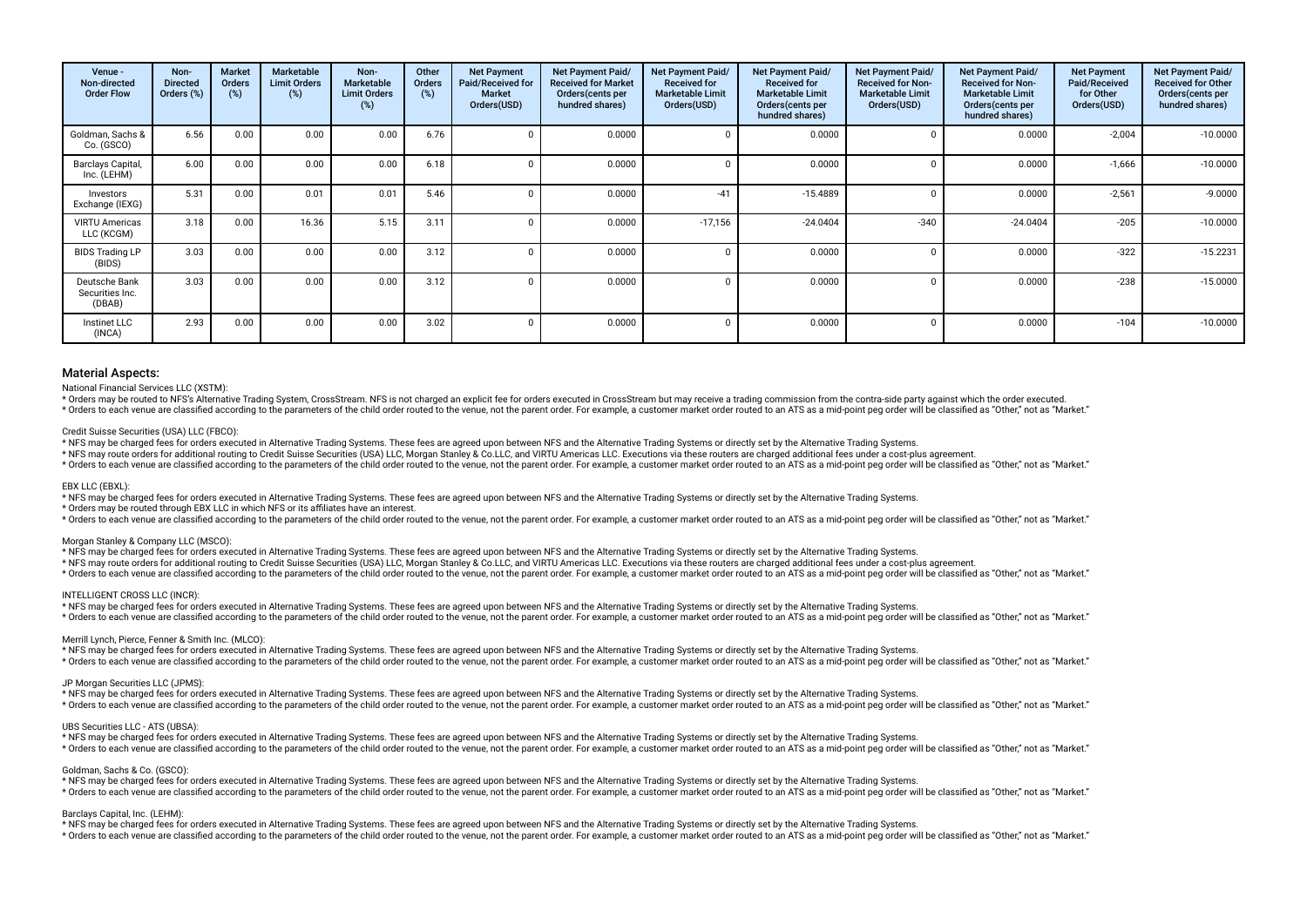Investors Exchange (IEXG):

\* NFS pays fees to and receives rebates from exchanges for executions and routing. These rates are subject to non-negotiable prices set by exchange rules and may include tiers based on volume thresholds. Visit exchange web \* Orders to each venue are classified according to the parameters of the child order routed to the venue, not the parent order. For example, a customer market order routed to an ATS as a mid-point ped order will be classif

VIRTU Americas LLC (KCGM):

- \* NFS may be charged fees for orders executed in Alternative Trading Systems. These fees are agreed upon between NFS and the Alternative Trading Systems or directly set by the Alternative Trading Systems.
- \* NFS may route orders for additional routing to Credit Suisse Securities (USA) LLC, Morgan Stanley & Co.LLC, and VIRTU Americas LLC. Executions via these routers are charged additional fees under a cost-plus agreement.
- \* Orders to each venue are classified according to the parameters of the child order routed to the venue. not the parent order. For example, a customer market order routed to an ATS as a mid-point peg order will be classif

#### BIDS Trading LP (BIDS):

\* NFS may be charged fees for orders executed in Alternative Trading Systems. These fees are agreed upon between NFS and the Alternative Trading Systems or directly set by the Alternative Trading Systems.

- \* NFS is charged fees by BIDS Trading LP on a tiered price schedule based on volume thresholds.
- \* Orders to each venue are classified according to the parameters of the child order routed to the venue, not the parent order. For example, a customer market order routed to an ATS as a mid-point ped order poil be classif

#### Deutsche Bank Securities Inc. (DBAB):

- \* NFS may be charged fees for orders executed in Alternative Trading Systems. These fees are agreed upon between NFS and the Alternative Trading Systems or directly set by the Alternative Trading Systems.
- \* Orders to each venue are classified according to the parameters of the child order routed to the venue, not the parent order. For example, a customer market order routed to an ATS as a mid-point peq order will be classif

#### Instinet LLC (INCA):

- \* NFS may be charged fees for orders executed in Alternative Trading Systems. These fees are agreed upon between NFS and the Alternative Trading Systems or directly set by the Alternative Trading Systems.
- \* Orders to each venue are classified according to the parameters of the child order routed to the venue, not the parent order. For example, a customer market order routed to an ATS as a mid-point peq order will be classif

# November 2020

# **Options**

# **Summary**

| <b>Non-Directed Orders</b><br>as % of All Orders | Market Orders as % of<br><b>Non-Directed Orders</b> | <b>Marketable Limit</b><br>Orders as % of Non-<br><b>Directed Orders</b> | Non-Marketable Limit<br>Orders as % of Non-<br><b>Directed Orders</b> | Other Orders as % of<br><b>Non-Directed Orders</b> |
|--------------------------------------------------|-----------------------------------------------------|--------------------------------------------------------------------------|-----------------------------------------------------------------------|----------------------------------------------------|
| 86.64                                            | 0.00                                                | 1.73                                                                     | 1.07                                                                  | 97.20                                              |

# Venues

| Venue -<br>Non-directed<br><b>Order Flow</b>    | Non-<br><b>Directed</b><br>Orders (%) | Market<br><b>Orders</b><br>$(\%)$ | Marketable<br><b>Limit Orders</b><br>(%) | Non-<br>Marketable<br><b>Limit Orders</b><br>(%) | Other<br>Orders<br>(%) | <b>Net Payment</b><br>Paid/Received for<br><b>Market</b><br>Orders(USD) | Net Payment Paid/<br><b>Received for Market</b><br>Orders(cents per<br>hundred shares) | Net Payment Paid/<br><b>Received for</b><br><b>Marketable Limit</b><br>Orders(USD) | Net Payment Paid/<br><b>Received for</b><br><b>Marketable Limit</b><br>Orders(cents per<br>hundred shares) | Net Payment Paid/<br><b>Received for Non-</b><br><b>Marketable Limit</b><br>Orders(USD) | <b>Net Payment Paid/</b><br><b>Received for Non-</b><br><b>Marketable Limit</b><br>Orders(cents per<br>hundred shares) | <b>Net Payment</b><br><b>Paid/Received for</b><br>Other<br>Orders(USD) | Net Payment Paid/<br><b>Received for Other</b><br>Orders(cents per<br>hundred shares) |
|-------------------------------------------------|---------------------------------------|-----------------------------------|------------------------------------------|--------------------------------------------------|------------------------|-------------------------------------------------------------------------|----------------------------------------------------------------------------------------|------------------------------------------------------------------------------------|------------------------------------------------------------------------------------------------------------|-----------------------------------------------------------------------------------------|------------------------------------------------------------------------------------------------------------------------|------------------------------------------------------------------------|---------------------------------------------------------------------------------------|
| Morgan<br>Stanley &<br>Company LLC<br>(MSCO)    | 29.67                                 | 0.00                              | 0.00                                     | 0.00                                             | 29.67                  |                                                                         | 0.0000                                                                                 | $\Omega$                                                                           | 0.0000                                                                                                     |                                                                                         | 0.0000                                                                                                                 | $-2,051$                                                               | $-10.0000$                                                                            |
| <b>NYSE Arca</b><br>Options<br>(ARCA)           | 19.10                                 | 0.00                              | 0.00                                     | 0.00                                             | 19.10                  |                                                                         | 0.0000                                                                                 | $\Omega$                                                                           | 0.0000                                                                                                     |                                                                                         | 0.0000                                                                                                                 | 1,165                                                                  | 30.7500                                                                               |
| Cboe BZX<br>Options<br>Exchange, Inc.<br>(BATS) | 18.64                                 | 0.00                              | 0.00                                     | 0.00                                             | 18.64                  |                                                                         | 0.0000                                                                                 | $\Omega$                                                                           | 0.0000                                                                                                     |                                                                                         | 0.0000                                                                                                                 | 561                                                                    | 20.6200                                                                               |
| NASDAQ<br>Options<br>Market<br>(NSDQ)           | 18.64                                 | 0.00                              | 0.00                                     | 0.00                                             | 18.64                  |                                                                         | 0.0000                                                                                 | $\Omega$                                                                           | 0.0000                                                                                                     |                                                                                         | 0.0000                                                                                                                 | $-587$                                                                 | $-29.4200$                                                                            |
| Cboe Options<br>Exchange<br>(CBOE)              | 13.11                                 | 0.00                              | 0.00                                     | 0.00                                             | 13.11                  |                                                                         | 0.0000                                                                                 | $\Omega$                                                                           | 0.0000                                                                                                     |                                                                                         | 0.0000                                                                                                                 | $-253$                                                                 | $-13.5450$                                                                            |

Material Aspects: Morgan Stanley & Company LLC (MSCO):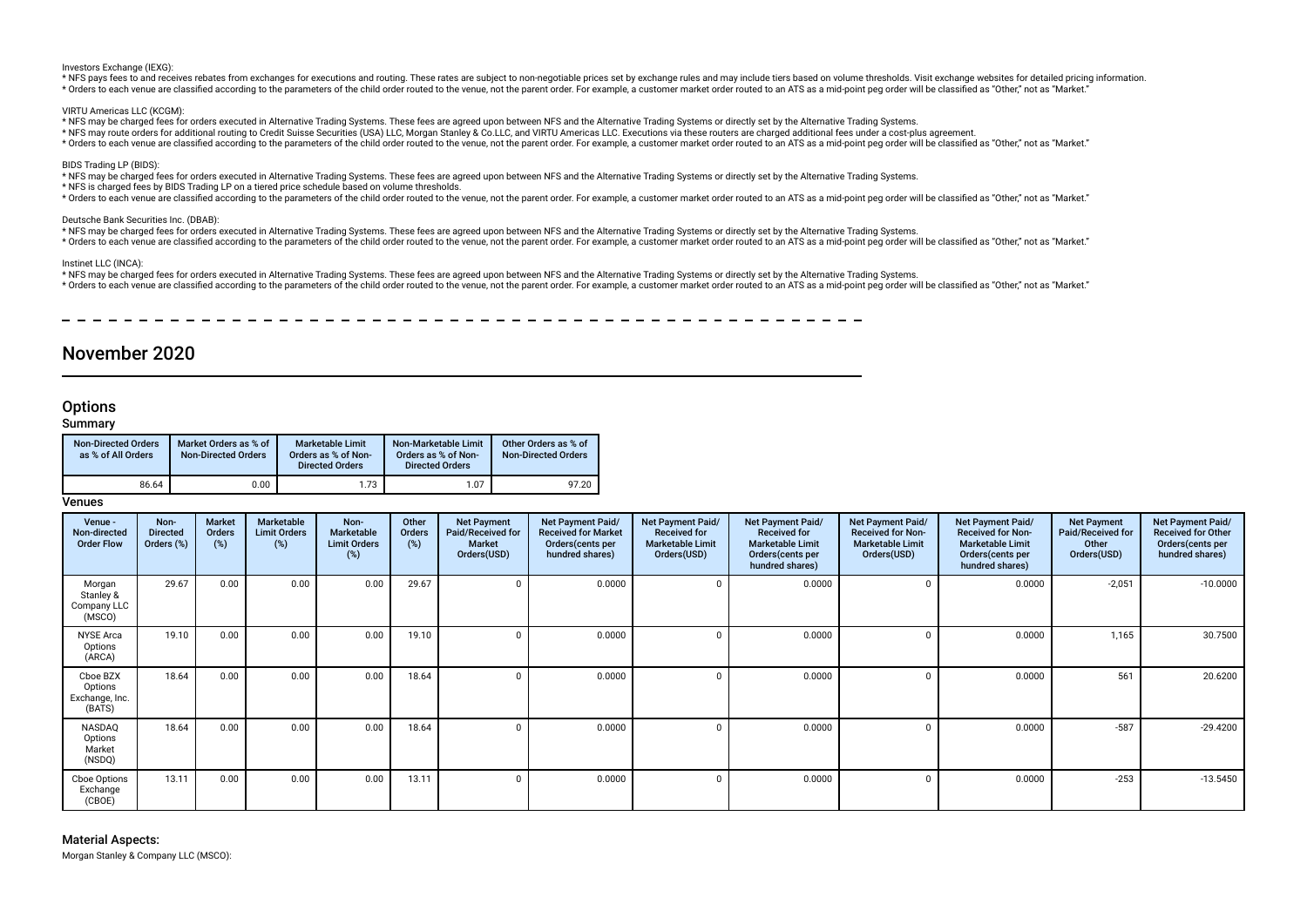\* NFS may use broker Morgan Stanley & Co.LLC for additional options routing. Executions via this router is charged additional fees under a cost-plus agreement.

NYSE Arca Options (ARCA):

\* NFS pays fees to and receives rebates from options exchanges. These fees and rebates are subject to non-negotiable prices set by exchange rules and may include tiers based on volume thresholds.

Cboe BZX Options Exchange, Inc. (BATS): \* NFS pays fees to and receives rebates from options exchanges. These fees and rebates are subject to non-negotiable prices set by exchange rules and may include tiers based on volume thresholds.

NASDAQ Options Market (NSDQ):<br>\* NFS pays fees to and receives rebates from options exchanges. These fees and rebates are subject to non-negotiable prices set by exchange rules and may include tiers based on volume threshol

Cboe Options Exchange (CBOE):

\* NFS pays fees to and receives rebates from options exchanges. These fees and rebates are subject to non-negotiable prices set by exchange rules and may include tiers based on volume thresholds.

# December 2020

# S&P 500 Stocks

# Summary

| <b>Non-Directed Orders</b><br>as % of All Orders | Market Orders as % of<br><b>Non-Directed Orders</b> | <b>Marketable Limit</b><br>Orders as % of Non-<br><b>Directed Orders</b> | Non-Marketable Limit<br>Orders as % of Non-<br><b>Directed Orders</b> | Other Orders as % of<br><b>Non-Directed Orders</b> |
|--------------------------------------------------|-----------------------------------------------------|--------------------------------------------------------------------------|-----------------------------------------------------------------------|----------------------------------------------------|
| 8.76                                             | 42.08                                               | 50.94                                                                    | 6.03                                                                  | 0.95                                               |

| Venue -<br>Non-directed<br><b>Order Flow</b>            | Non-<br><b>Directed</b><br>Orders (%) | <b>Market</b><br>Orders<br>(%) | Marketable<br><b>Limit Orders</b><br>(%) | Non-<br>Marketable<br><b>Limit Orders</b><br>(%) | Other<br>Orders<br>(%) | <b>Net Payment</b><br>Paid/Received for<br>Market<br>Orders(USD) | <b>Net Payment Paid/</b><br><b>Received for Market</b><br>Orders(cents per<br>hundred shares) | <b>Net Payment Paid/</b><br><b>Received for</b><br><b>Marketable Limit</b><br>Orders(USD) | Net Payment Paid/<br><b>Received for</b><br><b>Marketable Limit</b><br>Orders(cents per<br>hundred shares) | <b>Net Payment Paid/</b><br><b>Received for Non-</b><br><b>Marketable Limit</b><br>Orders(USD) | <b>Net Payment Paid/</b><br><b>Received for Non-</b><br><b>Marketable Limit</b><br>Orders(cents per<br>hundred shares) | <b>Net Payment</b><br>Paid/Received<br>for Other<br>Orders(USD) | Net Payment Paid/<br><b>Received for Other</b><br>Orders(cents per<br>hundred shares) |
|---------------------------------------------------------|---------------------------------------|--------------------------------|------------------------------------------|--------------------------------------------------|------------------------|------------------------------------------------------------------|-----------------------------------------------------------------------------------------------|-------------------------------------------------------------------------------------------|------------------------------------------------------------------------------------------------------------|------------------------------------------------------------------------------------------------|------------------------------------------------------------------------------------------------------------------------|-----------------------------------------------------------------|---------------------------------------------------------------------------------------|
| <b>National Financial</b><br>Services LLC<br>(XSTM)     | 8.08                                  | 0.00                           | 0.00                                     | 0.00                                             | 8.76                   | $\mathbf 0$                                                      | 0.0000                                                                                        | $\Omega$                                                                                  | 0.0000                                                                                                     | $\mathbf 0$                                                                                    | 0.0000                                                                                                                 | $\Omega$                                                        | 0.0000                                                                                |
| Investors<br>Exchange (IEXG)                            | 7.10                                  | 0.00                           | 0.00                                     | 0.00                                             | 7.70                   | $\mathbf{0}$                                                     | 0.0000                                                                                        | $\Omega$                                                                                  | 0.0000                                                                                                     | $\mathbf 0$                                                                                    | 0.0000                                                                                                                 | $-1,411$                                                        | $-9.0000$                                                                             |
| <b>Credit Suisse</b><br>Securities (USA)<br>LLC (FBCO)  | 6.92                                  | 0.00                           | 28.87                                    | 19.70                                            | 7.10                   | $\Omega$                                                         | 0.0000                                                                                        | $-11,539$                                                                                 | $-23.9060$                                                                                                 | $-61$                                                                                          | $-23.9060$                                                                                                             | $-389$                                                          | $-10.0000$                                                                            |
| EBX LLC (EBXL)                                          | 6.56                                  | 0.00                           | 0.00                                     | 0.00                                             | 7.11                   | $\Omega$                                                         | 0.0000                                                                                        | $\Omega$                                                                                  | 0.0000                                                                                                     | $\Omega$                                                                                       | 0.0000                                                                                                                 | $-229$                                                          | $-6.7800$                                                                             |
| Merrill Lynch,<br>Pierce, Fenner &<br>Smith Inc. (MLCO) | 6.41                                  | 0.00                           | 0.00                                     | 0.00                                             | 6.94                   | $\Omega$                                                         | 0.0000                                                                                        | $\Omega$                                                                                  | 0.0000                                                                                                     | $\Omega$                                                                                       | 0.0000                                                                                                                 | $-172$                                                          | $-10.0000$                                                                            |
| <b>INTELLIGENT</b><br><b>CROSS LLC</b><br>(INCR)        | 6.39                                  | 0.00                           | 0.00                                     | 0.00                                             | 6.93                   | $\Omega$                                                         | 0.0000                                                                                        | $\Omega$                                                                                  | 0.0000                                                                                                     | $\mathbf 0$                                                                                    | 0.0000                                                                                                                 | $-647$                                                          | $-8.0000$                                                                             |
| Goldman, Sachs &<br>Co. (GSCO)                          | 6.27                                  | 0.00                           | 0.00                                     | 0.00                                             | 6.80                   | $\Omega$                                                         | 0.0000                                                                                        | $\Omega$                                                                                  | 0.0000                                                                                                     | $\mathbf 0$                                                                                    | 0.0000                                                                                                                 | $-885$                                                          | $-10.0000$                                                                            |
| Morgan Stanley &<br>Company LLC<br>(MSCO)               | 6.20                                  | 0.00                           | 9.28                                     | 5.29                                             | 6.60                   | $\Omega$                                                         | 0.0000                                                                                        | $-3,331$                                                                                  | $-24.3129$                                                                                                 | $-3$                                                                                           | $-24.3129$                                                                                                             | $-2,537$                                                        | $-20.0000$                                                                            |
| JP Morgan<br>Securities LLC<br>(JPMS)                   | 6.09                                  | 0.00                           | 0.00                                     | 0.00                                             | 6.60                   | $\Omega$                                                         | 0.0000                                                                                        | $\Omega$                                                                                  | 0.0000                                                                                                     | $\mathbf 0$                                                                                    | 0.0000                                                                                                                 | $-540$                                                          | $-12.0000$                                                                            |
| <b>UBS Securities</b><br>LLC - ATS (UBSA)               | 5.77                                  | 0.00                           | 0.00                                     | 0.00                                             | 6.26                   | $\Omega$                                                         | 0.0000                                                                                        | $\Omega$                                                                                  | 0.0000                                                                                                     | $\Omega$                                                                                       | 0.0000                                                                                                                 | $-881$                                                          | $-10.0000$                                                                            |
| Barclays Capital,<br>Inc. (LEHM)                        | 4.99                                  | 0.00                           | 0.00                                     | 0.00                                             | 5.42                   | $\mathbf 0$                                                      | 0.0000                                                                                        | $\Omega$                                                                                  | 0.0000                                                                                                     | $\Omega$                                                                                       | 0.0000                                                                                                                 | $-385$                                                          | $-10.0000$                                                                            |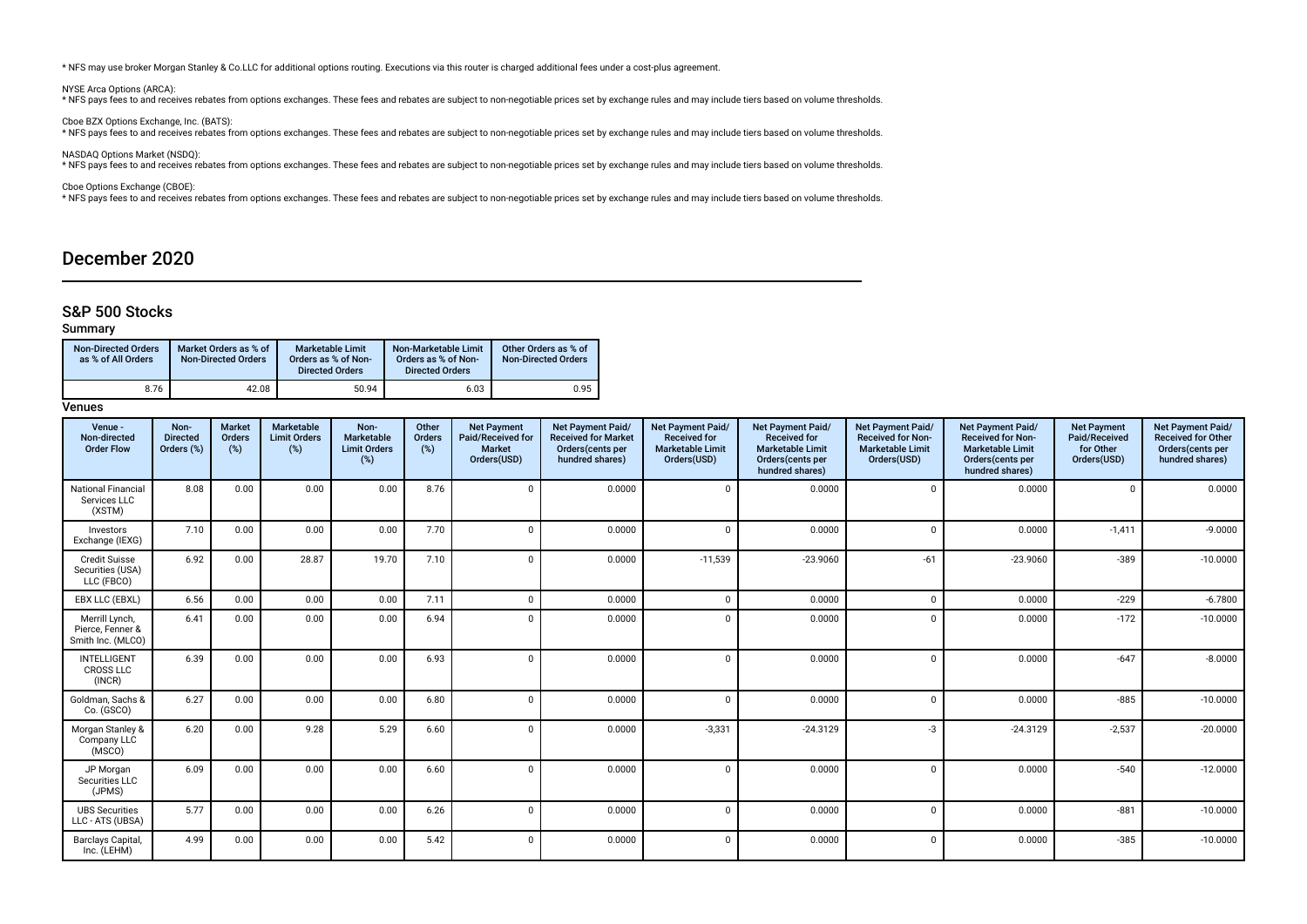| Venue -<br>Non-directed<br><b>Order Flow</b>   | Non-<br><b>Directed</b><br>Orders (%) | Market<br>Orders<br>$(\%)$ | Marketable<br><b>Limit Orders</b><br>(%) | Non-<br><b>Marketable</b><br><b>Limit Orders</b><br>(%) | Other<br>Orders<br>(%) | <b>Net Payment</b><br>Paid/Received for<br><b>Market</b><br>Orders(USD) | Net Payment Paid/<br><b>Received for Market</b><br>Orders (cents per<br>hundred shares) | Net Payment Paid/<br><b>Received for</b><br><b>Marketable Limit</b><br>Orders(USD) | Net Payment Paid/<br><b>Received for</b><br><b>Marketable Limit</b><br>Orders(cents per<br>hundred shares) | Net Payment Paid/<br><b>Received for Non-</b><br><b>Marketable Limit</b><br>Orders(USD) | Net Payment Paid/<br><b>Received for Non-</b><br><b>Marketable Limit</b><br>Orders(cents per<br>hundred shares) | <b>Net Payment</b><br>Paid/Received<br>for Other<br>Orders(USD) | Net Payment Paid/<br><b>Received for Other</b><br>Orders(cents per<br>hundred shares) |
|------------------------------------------------|---------------------------------------|----------------------------|------------------------------------------|---------------------------------------------------------|------------------------|-------------------------------------------------------------------------|-----------------------------------------------------------------------------------------|------------------------------------------------------------------------------------|------------------------------------------------------------------------------------------------------------|-----------------------------------------------------------------------------------------|-----------------------------------------------------------------------------------------------------------------|-----------------------------------------------------------------|---------------------------------------------------------------------------------------|
| NASDAQ<br>Execution<br>Services, LLC<br>(NSDQ) | 4.22                                  | 0.00                       | 0.02                                     | 4.85                                                    | 4.56                   |                                                                         | 0.0000                                                                                  |                                                                                    | 0.0000                                                                                                     | 983                                                                                     | 26.7100                                                                                                         | $-187$                                                          | $-5.9320$                                                                             |
| <b>Citadel Securities</b><br>LLC (CDRG)        | 3.60                                  | 51.89                      | 20.45                                    | 23.97                                                   | 0.00                   |                                                                         | 0.0000                                                                                  |                                                                                    | 0.0000                                                                                                     |                                                                                         | 0.0000                                                                                                          |                                                                 | 0.0000                                                                                |
| <b>VIRTU Americas</b><br>LLC (KCGM)            | 2.78                                  | 0.00                       | 20.65                                    | 12.90                                                   | 2.73                   |                                                                         | 0.0000                                                                                  | $-7,067$                                                                           | $-24.7661$                                                                                                 | $-53$                                                                                   | $-24.7661$                                                                                                      | $-60$                                                           | $-10.0000$                                                                            |
| Deutsche Bank<br>Securities Inc.<br>(DBAB)     | 2.57                                  | 0.00                       | 0.00                                     | 0.00                                                    | 2.79                   |                                                                         | 0.0000                                                                                  |                                                                                    | 0.0000                                                                                                     | $\Omega$                                                                                | 0.0000                                                                                                          | $-63$                                                           | $-15.0000$                                                                            |
| <b>BIDS Trading LP</b><br>(BIDS)               | 2.54                                  | 0.00                       | 0.00                                     | 0.00                                                    | 2.75                   |                                                                         | 0.0000                                                                                  |                                                                                    | 0.0000                                                                                                     | $\Omega$                                                                                | 0.0000                                                                                                          | $-114$                                                          | $-19.2041$                                                                            |
| Instinet LLC<br>(INCA)                         | 2.36                                  | 0.00                       | 0.00                                     | 0.00                                                    | 2.56                   |                                                                         | 0.0000                                                                                  | $\Omega$                                                                           | 0.0000                                                                                                     | $\Omega$                                                                                | 0.0000                                                                                                          | $-23$                                                           | $-10.0000$                                                                            |
| <b>VIRTU Americas</b><br>LLC (NITE)            | 2.29                                  | 31.26                      | 20.35                                    | 23.89                                                   | 0.00                   |                                                                         | 0.0000                                                                                  |                                                                                    | 0.0000                                                                                                     | $\Omega$                                                                                | 0.0000                                                                                                          |                                                                 | 0.0000                                                                                |

#### National Financial Services LLC (XSTM):

\* Orders may be routed to NFS's Alternative Trading System. CrossStream, NFS is not charged an explicit fee for orders executed in CrossStream but may receive a trading commission from the contra-side party against which t \* Orders to each venue are classified according to the parameters of the child order routed to the yenue not the narent order. For example a customer market order routed to an ATS as a mid-point peq order will be classifie

Investors Exchange (IEXG):

\* NFS pays fees to and receives rebates from exchanges for executions and routing. These rates are subject to non-negotiable prices set by exchange rules and may include tiers based on volume thresholds. Visit exchange web \* Orders to each venue are classified according to the parameters of the child order routed to the venue, not the parent order. For example, a customer market order routed to an ATS as a mid-point peg order will be classif

#### Credit Suisse Securities (USA) LLC (FBCO):

\* NFS may be charged fees for orders executed in Alternative Trading Systems. These fees are agreed upon between NFS and the Alternative Trading Systems or directly set by the Alternative Trading Systems.

\* NFS may route orders for additional routing to Credit Suisse Securities (USA) LLC, Morgan Stanley & Co.LLC, and VIRTU Americas LLC. Executions via these routers are charged additional fees under a cost-plus agreement.

\* Orders to each venue are classified according to the parameters of the child order routed to the venue, not the parent order. For example, a customer market order routed to an ATS as a mid-point peg order will be classif

### EBX LLC (EBXL):

\* NFS may be charged fees for orders executed in Alternative Trading Systems. These fees are agreed upon between NFS and the Alternative Trading Systems or directly set by the Alternative Trading Systems.

\* Orders may be routed through EBX LLC in which NFS or its afliates have an interest.

\* Orders to each venue are classified according to the parameters of the child order routed to the venue, not the parent order. For example, a customer market order routed to an ATS as a mid-point peg order will be classif

#### Merrill Lynch, Pierce, Fenner & Smith Inc. (MLCO):

\* NFS may be charged fees for orders executed in Alternative Trading Systems. These fees are agreed upon between NFS and the Alternative Trading Systems or directly set by the Alternative Trading Systems. \* Orders to each venue are classified according to the parameters of the child order routed to the venue, not the parent order. For example, a customer market order routed to an ATS as a mid-point peg order will be classif

### INTELLIGENT CROSS LLC (INCR):

\* NFS may be charged fees for orders executed in Alternative Trading Systems. These fees are agreed upon between NFS and the Alternative Trading Systems or directly set by the Alternative Trading Systems. \* Orders to each venue are classified according to the parameters of the child order routed to the venue, not the parent order. For example, a customer market order routed to an ATS as a mid-point peq order will be classif

#### Goldman, Sachs & Co. (GSCO):

\* NFS may be charged fees for orders executed in Alternative Trading Systems. These fees are agreed upon between NFS and the Alternative Trading Systems or directly set by the Alternative Trading Systems. \* Orders to each venue are classified according to the parameters of the child order routed to the venue, not the parent order. For example, a customer market order routed to an ATS as a mid-point peq order will be classif

#### Morgan Stanley & Company LLC (MSCO):

\* NFS may be charged fees for orders executed in Alternative Trading Systems. These fees are agreed upon between NFS and the Alternative Trading Systems or directly set by the Alternative Trading Systems.

\* NFS may route orders for additional routing to Credit Suisse Securities (USA) LLC, Morgan Stanley & Co.LLC, and VIRTU Americas LLC. Executions via these routers are charged additional fees under a cost-plus agreement.

\* Orders to each venue are classified according to the parameters of the child order routed to the venue, not the parent order. For example, a customer market order routed to an ATS as a mid-point peg order will be classif

# JP Morgan Securities LLC (JPMS):

\* NFS may be charged fees for orders executed in Alternative Trading Systems. These fees are agreed upon between NFS and the Alternative Trading Systems or directly set by the Alternative Trading Systems.

\* Orders to each venue are classified according to the parameters of the child order routed to the venue, not the parent order. For example, a customer market order routed to an ATS as a mid-point peg order will be classif

UBS Securities LLC - ATS (UBSA):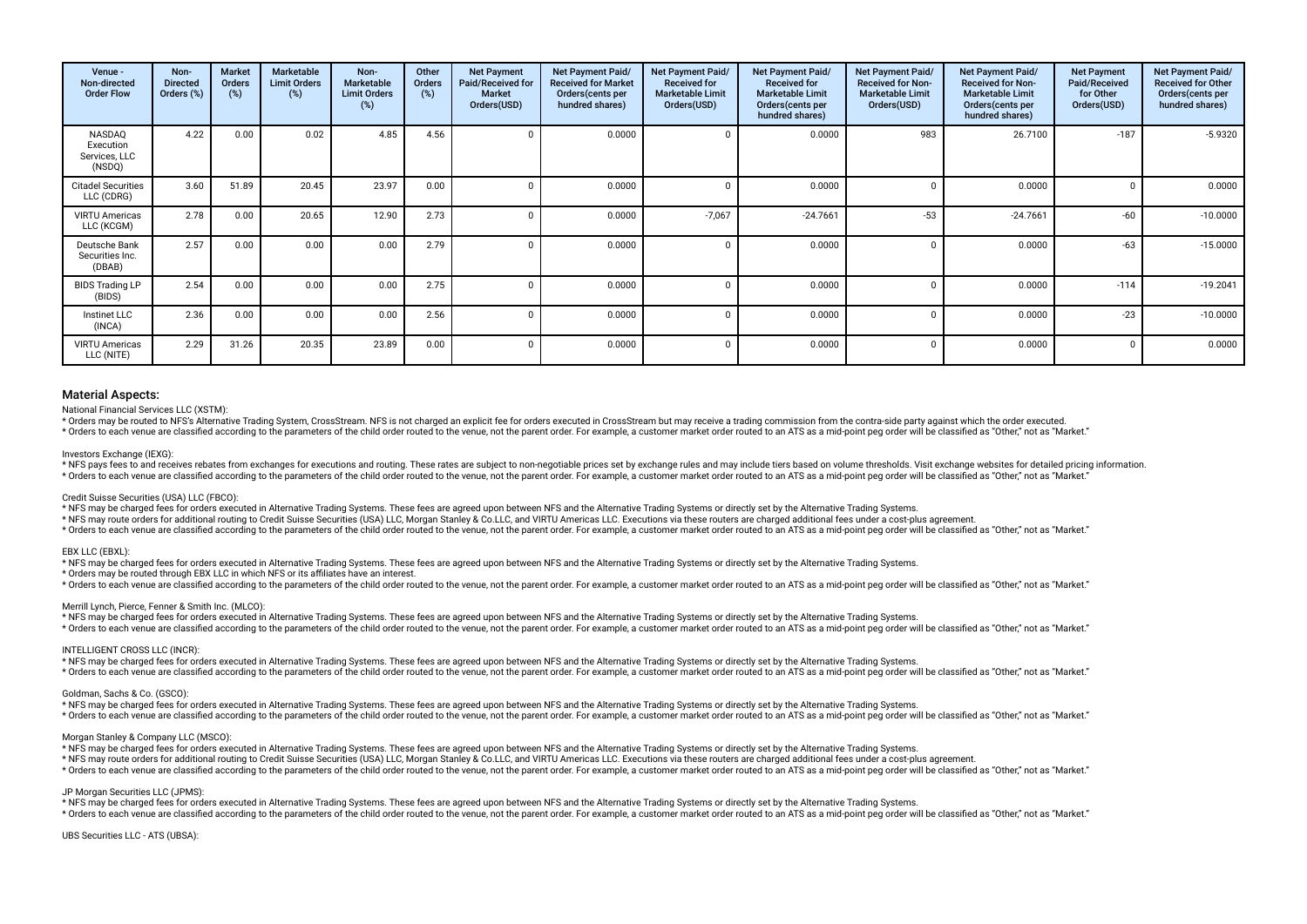\* NFS may be charged fees for orders executed in Alternative Trading Systems. These fees are agreed upon between NFS and the Alternative Trading Systems or directly set by the Alternative Trading Systems. \* Orders to each venue are classified according to the parameters of the child order routed to the venue, not the parent order. For example, a customer market order routed to an ATS as a mid-point peq order will be classif

#### Barclays Capital, Inc. (LEHM):

\* NFS may be charged fees for orders executed in Alternative Trading Systems. These fees are agreed upon between NFS and the Alternative Trading Systems or directly set by the Alternative Trading Systems.

\* Orders to each venue are classified according to the parameters of the child order routed to the venue, not the parent order. For example, a customer market order routed to an ATS as a mid-point peg order will be classif

## NASDAQ Execution Services, LLC (NSDQ):

\* NFS pays fees to and receives rebates from exchanges for executions and routing. These rates are subject to non-negotiable prices set by exchange rules and may include tiers based on yolume thresholds. Visit exchange web \* Orders to each venue are classified according to the parameters of the child order routed to the venue, not the parent order. For example, a customer market order routed to an ATS as a mid-point peq order will be classif

#### Citadel Securities LLC (CDRG):

\* Orders to each venue are classified according to the parameters of the child order routed to the venue, not the parent order. For example, a customer market order routed to an ATS as a mid-point ped order will be classif

#### VIRTU Americas LLC (KCGM):

- \* NFS may be charged fees for orders executed in Alternative Trading Systems. These fees are agreed upon between NFS and the Alternative Trading Systems or directly set by the Alternative Trading Systems.
- \* NFS may route orders for additional routing to Credit Suisse Securities (USA) LLC, Morgan Stanley & Co.LLC, and VIRTU Americas LLC. Executions via these routers are charged additional fees under a cost-plus agreement.
- \* Orders to each venue are classified according to the parameters of the child order routed to the venue, not the parent order. For example, a customer market order routed to an ATS as a mid-point peg order will be classif

#### Deutsche Bank Securities Inc. (DBAB):

\* NFS may be charged fees for orders executed in Alternative Trading Systems. These fees are agreed upon between NFS and the Alternative Trading Systems or directly set by the Alternative Trading Systems.

\* Orders to each venue are classified according to the parameters of the child order routed to the venue, not the parent order. For example, a customer market order routed to an ATS as a mid-point peq order will be classif

### BIDS Trading LP (BIDS):

\* NFS may be charged fees for orders executed in Alternative Trading Systems. These fees are agreed upon between NFS and the Alternative Trading Systems or directly set by the Alternative Trading Systems.

\* NFS is charged fees by BIDS Trading LP on a tiered price schedule based on volume thresholds.

\* Orders to each venue are classified according to the parameters of the child order routed to the venue, not the parent order. For example, a customer market order routed to an ATS as a mid-point peg order will be classif

#### Instinet LLC (INCA):

\* NFS may be charged fees for orders executed in Alternative Trading Systems. These fees are agreed upon between NFS and the Alternative Trading Systems or directly set by the Alternative Trading Systems.

\* Orders to each venue are classified according to the parameters of the child order routed to the venue, not the parent order. For example, a customer market order routed to an ATS as a mid-point peg order will be classif

### VIRTU Americas LLC (NITE):

\* Orders to each venue are classified according to the parameters of the child order routed to the venue, not the parent order. For example, a customer market order routed to an ATS as a mid-point ped order will be classif

# December 2020

# Non-S&P 500 Stocks

## Summary

| <b>Non-Directed Orders</b><br>as % of All Orders | Market Orders as % of<br><b>Non-Directed Orders</b> | <b>Marketable Limit</b><br>Orders as % of Non-<br><b>Directed Orders</b> | Non-Marketable Limit<br>Orders as % of Non-<br><b>Directed Orders</b> | Other Orders as % of<br><b>Non-Directed Orders</b> |
|--------------------------------------------------|-----------------------------------------------------|--------------------------------------------------------------------------|-----------------------------------------------------------------------|----------------------------------------------------|
| 10.60                                            | 13.10                                               | 68.69                                                                    | 16.23                                                                 | 1.97                                               |

| Venue -<br>Non-directed<br><b>Order Flow</b>           | Non-<br><b>Directed</b><br>Orders (%) | <b>Market</b><br><b>Orders</b><br>(%) | Marketable<br><b>Limit Orders</b><br>(%) | Non-<br>Marketable<br><b>Limit Orders</b><br>(%) | Other<br><b>Orders</b><br>(%) | <b>Net Payment</b><br>Paid/Received for<br><b>Market</b><br>Orders(USD) | <b>Net Payment Paid/</b><br><b>Received for Market</b><br>Orders (cents per<br>hundred shares) | Net Payment Paid/<br><b>Received for</b><br><b>Marketable Limit</b><br>Orders(USD) | <b>Net Payment Paid/</b><br><b>Received for</b><br><b>Marketable Limit</b><br>Orders (cents per<br>hundred shares) | <b>Net Payment Paid/</b><br><b>Received for Non-</b><br><b>Marketable Limit</b><br>Orders(USD) | <b>Net Payment Paid/</b><br><b>Received for Non-</b><br><b>Marketable Limit</b><br>Orders (cents per<br>hundred shares) | <b>Net Payment</b><br>Paid/Received<br>for Other<br>Orders(USD) | <b>Net Payment Paid/</b><br><b>Received for Other</b><br>Orders (cents per<br>hundred shares) |
|--------------------------------------------------------|---------------------------------------|---------------------------------------|------------------------------------------|--------------------------------------------------|-------------------------------|-------------------------------------------------------------------------|------------------------------------------------------------------------------------------------|------------------------------------------------------------------------------------|--------------------------------------------------------------------------------------------------------------------|------------------------------------------------------------------------------------------------|-------------------------------------------------------------------------------------------------------------------------|-----------------------------------------------------------------|-----------------------------------------------------------------------------------------------|
| <b>National Financial</b><br>Services LLC<br>(XSTM)    | 7.69                                  | 0.00                                  | 0.00                                     | 0.00                                             | 7.86                          |                                                                         | 0.0000                                                                                         |                                                                                    | 0.0000                                                                                                             |                                                                                                | 0.0000                                                                                                                  |                                                                 | 0.0000                                                                                        |
| <b>Credit Suisse</b><br>Securities (USA)<br>LLC (FBCO) | 7.16                                  | 0.00                                  | 19.89                                    | 6.00                                             | 7.18                          |                                                                         | 0.0000                                                                                         | $-18,140$                                                                          | $-23.9060$                                                                                                         | $-153$                                                                                         | $-23.9060$                                                                                                              | $-1,283$                                                        | $-10.0000$                                                                                    |
| EBX LLC (EBXL)                                         | 6.97                                  | 0.00                                  | 0.00                                     | 0.00                                             | 7.12                          |                                                                         | 0.0000                                                                                         |                                                                                    | 0.0000                                                                                                             |                                                                                                | 0.0000                                                                                                                  | $-637$                                                          | $-6.6600$                                                                                     |
| Morgan Stanley &<br>Company LLC<br>(MSCO)              | 6.89                                  | 0.00                                  | 7.19                                     | 2.05                                             | 6.99                          |                                                                         | 0.0000                                                                                         | $-6,176$                                                                           | $-24.3129$                                                                                                         |                                                                                                | $-24.3129$                                                                                                              | $-5,953$                                                        | $-20.0000$                                                                                    |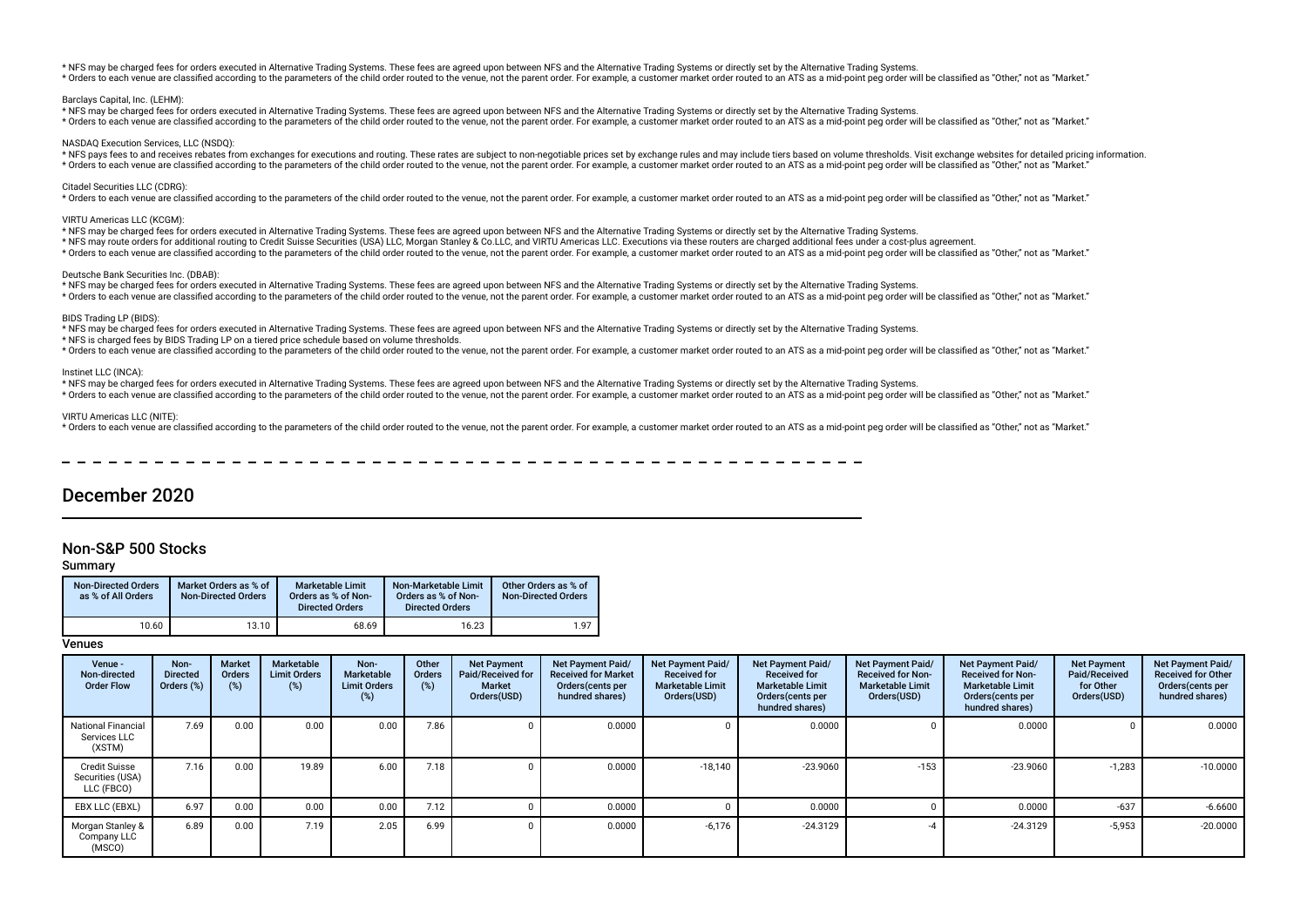| Venue -<br>Non-directed<br><b>Order Flow</b>            | Non-<br><b>Directed</b><br>Orders (%) | <b>Market</b><br><b>Orders</b><br>(%) | Marketable<br><b>Limit Orders</b><br>(%) | Non-<br>Marketable<br><b>Limit Orders</b><br>(%) | Other<br>Orders<br>(%) | <b>Net Payment</b><br>Paid/Received for<br><b>Market</b><br>Orders(USD) | Net Payment Paid/<br><b>Received for Market</b><br>Orders (cents per<br>hundred shares) | Net Payment Paid/<br><b>Received for</b><br><b>Marketable Limit</b><br>Orders(USD) | Net Payment Paid/<br><b>Received for</b><br><b>Marketable Limit</b><br>Orders(cents per<br>hundred shares) | Net Payment Paid/<br>Received for Non-<br><b>Marketable Limit</b><br>Orders(USD) | Net Payment Paid/<br>Received for Non-<br><b>Marketable Limit</b><br>Orders(cents per<br>hundred shares) | <b>Net Payment</b><br>Paid/Received<br>for Other<br>Orders(USD) | Net Payment Paid/<br>Received for Other<br>Orders(cents per<br>hundred shares) |
|---------------------------------------------------------|---------------------------------------|---------------------------------------|------------------------------------------|--------------------------------------------------|------------------------|-------------------------------------------------------------------------|-----------------------------------------------------------------------------------------|------------------------------------------------------------------------------------|------------------------------------------------------------------------------------------------------------|----------------------------------------------------------------------------------|----------------------------------------------------------------------------------------------------------|-----------------------------------------------------------------|--------------------------------------------------------------------------------|
| <b>INTELLIGENT</b><br><b>CROSS LLC</b><br>(INCR)        | 6.78                                  | 0.00                                  | 0.00                                     | 0.00                                             | 6.93                   | $\Omega$                                                                | 0.0000                                                                                  | $\mathbf{0}$                                                                       | 0.0000                                                                                                     | $\Omega$                                                                         | 0.0000                                                                                                   | $-1,745$                                                        | $-8.0000$                                                                      |
| JP Morgan<br>Securities LLC<br>(JPMS)                   | 6.66                                  | 0.00                                  | 0.00                                     | 0.00                                             | 6.80                   | $\Omega$                                                                | 0.0000                                                                                  | $\Omega$                                                                           | 0.0000                                                                                                     | $\Omega$                                                                         | 0.0000                                                                                                   | $-1,597$                                                        | $-12.0000$                                                                     |
| Goldman, Sachs &<br>Co. (GSCO)                          | 6.64                                  | 0.00                                  | 0.00                                     | 0.00                                             | 6.78                   | $\Omega$                                                                | 0.0000                                                                                  | $\mathbf 0$                                                                        | 0.0000                                                                                                     | $\mathbf 0$                                                                      | 0.0000                                                                                                   | $-2,234$                                                        | $-10.0000$                                                                     |
| Merrill Lynch,<br>Pierce, Fenner &<br>Smith Inc. (MLCO) | 6.50                                  | 0.00                                  | 0.00                                     | 0.00                                             | 6.64                   | $\Omega$                                                                | 0.0000                                                                                  | $\mathbf 0$                                                                        | 0.0000                                                                                                     | $\Omega$                                                                         | 0.0000                                                                                                   | $-426$                                                          | $-10.0000$                                                                     |
| Investors<br>Exchange (IEXG)                            | 6.30                                  | 0.00                                  | 0.01                                     | 0.00                                             | 6.44                   | $\Omega$                                                                | 0.0000                                                                                  | $\mathbf{0}$                                                                       | 0.0000                                                                                                     | $\Omega$                                                                         | 0.0000                                                                                                   | $-3,195$                                                        | $-9.0000$                                                                      |
| <b>Barclays Capital</b><br>Inc. (LEHM)                  | 6.17                                  | 0.00                                  | 0.00                                     | 0.00                                             | 6.30                   | $\Omega$                                                                | 0.0000                                                                                  | $\mathbf{0}$                                                                       | 0.0000                                                                                                     | $\mathbf 0$                                                                      | 0.0000                                                                                                   | $-1.640$                                                        | $-10.0000$                                                                     |
| <b>UBS Securities</b><br>LLC - ATS (UBSA)               | 5.58                                  | 0.00                                  | 0.00                                     | 0.00                                             | 5.70                   | $\Omega$                                                                | 0.0000                                                                                  | $\Omega$                                                                           | 0.0000                                                                                                     | $\Omega$                                                                         | 0.0000                                                                                                   | $-2,819$                                                        | $-10.0000$                                                                     |
| NASDAQ<br>Execution<br>Services, LLC<br>(NSDQ)          | 4.80                                  | 0.00                                  | 0.00                                     | 8.57                                             | 4.87                   | $\Omega$                                                                | 0.0000                                                                                  | $\Omega$                                                                           | 0.0000                                                                                                     | 952                                                                              | 12.1700                                                                                                  | $-954$                                                          | $-9.7983$                                                                      |
| Deutsche Bank<br>Securities Inc.<br>(DBAB)              | 3.04                                  | 0.00                                  | 0.00                                     | 0.00                                             | 3.10                   | $\Omega$                                                                | 0.0000                                                                                  | $\overline{0}$                                                                     | 0.0000                                                                                                     | $\Omega$                                                                         | 0.0000                                                                                                   | $-242$                                                          | $-15.0000$                                                                     |
| <b>VIRTU Americas</b><br>LLC (KCGM)                     | 2.93                                  | 0.00                                  | 15.52                                    | 4.28                                             | 2.89                   | $\Omega$                                                                | 0.0000                                                                                  | $-11,339$                                                                          | $-24.7661$                                                                                                 | $-119$                                                                           | $-24.7661$                                                                                               | $-266$                                                          | $-10.0000$                                                                     |
| <b>BIDS Trading LP</b><br>(BIDS)                        | 2.83                                  | 0.00                                  | 0.00                                     | 0.00                                             | 2.89                   | $\Omega$                                                                | 0.0000                                                                                  | $\mathbf{0}$                                                                       | 0.0000                                                                                                     | $\Omega$                                                                         | 0.0000                                                                                                   | $-383$                                                          | $-19.2041$                                                                     |
| Instinet LLC<br>(INCA)                                  | 2.75                                  | 0.00                                  | 0.00                                     | 0.00                                             | 2.81                   | $\Omega$                                                                | 0.0000                                                                                  | $\Omega$                                                                           | 0.0000                                                                                                     | $\Omega$                                                                         | 0.0000                                                                                                   | $-103$                                                          | $-10.0000$                                                                     |
| ITG, Inc. (ITGI)                                        | 2.43                                  | 0.00                                  | 0.00                                     | 0.00                                             | 2.48                   | $\Omega$                                                                | 0.0000                                                                                  | $\mathbf 0$                                                                        | 0.0000                                                                                                     | $\mathbf 0$                                                                      | 0.0000                                                                                                   | $-206$                                                          | $-10.0000$                                                                     |

National Financial Services LLC (XSTM):

\* Orders may be routed to NFS's Alternative Trading System, CrossStream. NFS is not charged an explicit fee for orders executed in CrossStream but may receive a trading commission from the contra-side party against which t

\* Orders to each venue are classified according to the parameters of the child order routed to the venue, not the parent order. For example, a customer market order routed to an ATS as a mid-point peq order will be classif

Credit Suisse Securities (USA) LLC (FBCO):

\* NFS may be charged fees for orders executed in Alternative Trading Systems. These fees are agreed upon between NFS and the Alternative Trading Systems or directly set by the Alternative Trading Systems.

\* NFS may route orders for additional routing to Credit Suisse Securities (USA) LLC, Morgan Stanley & Co.LLC, and VIRTU Americas LLC. Executions via these routers are charged additional fees under a cost-plus agreement.

\* Orders to each venue are classified according to the parameters of the child order routed to the venue, not the parent order. For example, a customer market order routed to an ATS as a mid-point peg order will be classif

#### EBX LLC (EBXL):

\* NFS may be charged fees for orders executed in Alternative Trading Systems. These fees are agreed upon between NFS and the Alternative Trading Systems or directly set by the Alternative Trading Systems.

\* Orders may be routed through EBX LLC in which NFS or its afliates have an interest.

recovery the parameters of the child order puted to the yenue part from the parameters of the child order puted to the yenue not the parent order. For example a customer market order puted to an ATS as a mid-point peg orde

Morgan Stanley & Company LLC (MSCO):

\* NFS may be charged fees for orders executed in Alternative Trading Systems. These fees are agreed upon between NFS and the Alternative Trading Systems or directly set by the Alternative Trading Systems.

\* NFS may route orders for additional routing to Credit Suisse Securities (USA) LLC, Morgan Stanley & Co.LLC, and VIRTU Americas LLC. Executions via these routers are charged additional fees under a cost-plus agreement.

reference to the contract of the child order puted to the venue and the parent order Encyclopedia control and ATS as a mid-point peq order will be classified as "Other" not as "Market".

#### INTELLIGENT CROSS LLC (INCR):

\* NFS may be charged fees for orders executed in Alternative Trading Systems. These fees are agreed upon between NFS and the Alternative Trading Systems or directly set by the Alternative Trading Systems.

\* Orders to each venue are classified according to the parameters of the child order routed to the venue, not the parent order. For example, a customer market order routed to an ATS as a mid-point peg order will be classif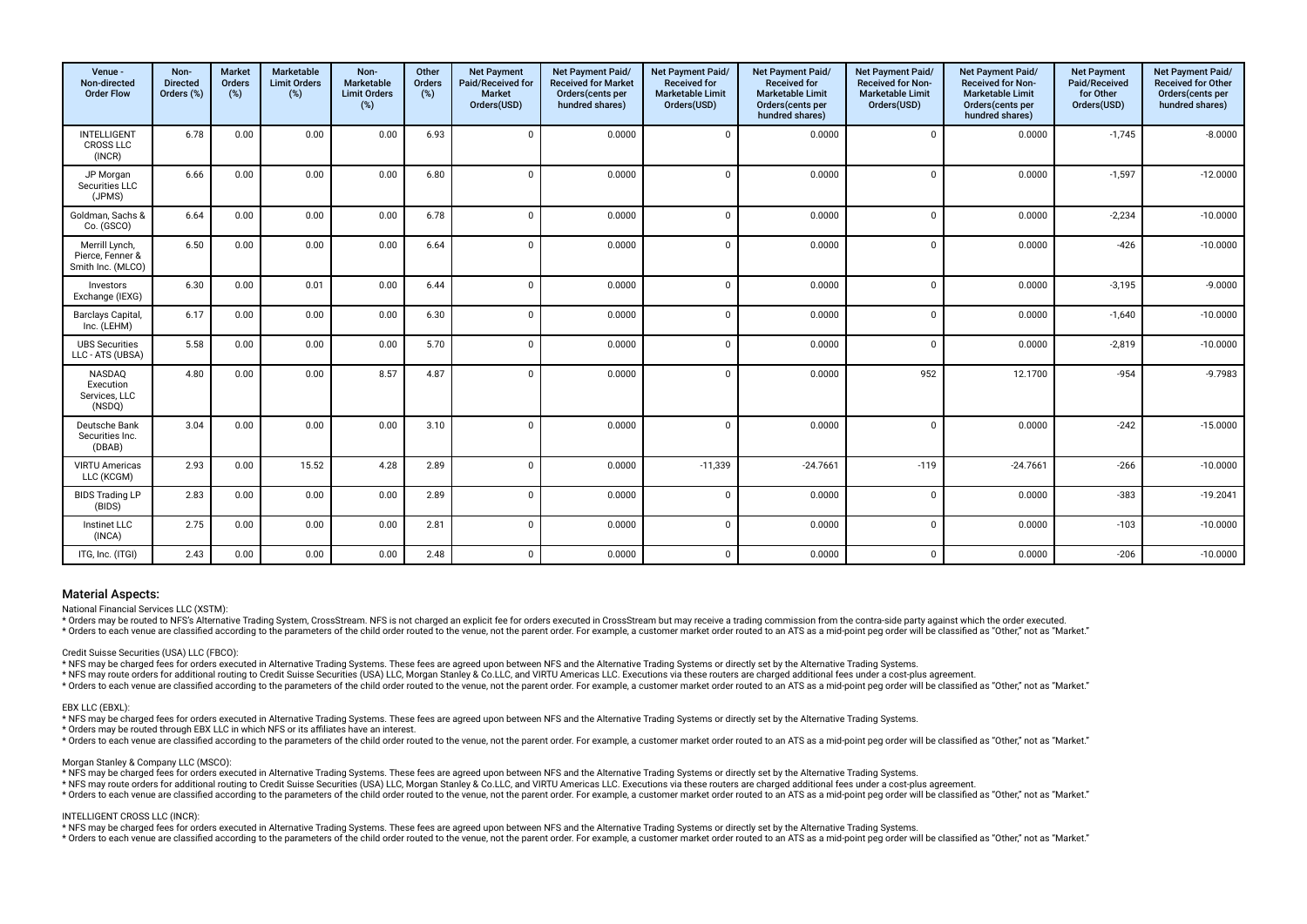#### JP Morgan Securities LLC (JPMS):

\* NFS may be charged fees for orders executed in Alternative Trading Systems. These fees are agreed upon between NFS and the Alternative Trading Systems or directly set by the Alternative Trading Systems.

\* Orders to each venue are classified according to the parameters of the child order routed to the venue, not the parent order. For example, a customer market order routed to an ATS as a mid-point peg order will be classif

### Goldman, Sachs & Co. (GSCO):

\* NFS may be charged fees for orders executed in Alternative Trading Systems. These fees are agreed upon between NFS and the Alternative Trading Systems or directly set by the Alternative Trading Systems. \* Orders to each venue are classified according to the parameters of the child order routed to the venue, not the parent order. For example, a customer market order routed to an ATS as a mid-point peg order will be classif

#### Merrill Lynch, Pierce, Fenner & Smith Inc. (MLCO):

\* NFS may be charged fees for orders executed in Alternative Trading Systems. These fees are agreed upon between NFS and the Alternative Trading Systems or directly set by the Alternative Trading Systems. \* Orders to each venue are classified according to the parameters of the child order routed to the venue, not the parent order. For example, a customer market order routed to an ATS as a mid-point peg order will be classif

#### Investors Exchange (IEXG)

\* NFS pays fees to and receives rebates from exchanges for executions and routing. These rates are subiect to non-negotiable prices set by exchange rules and may include tiers based on yolume thresholds. Visit exchange web \* Orders to each venue are classified according to the parameters of the child order routed to the venue, not the parent order. For example, a customer market order routed to an ATS as a mid-point peg order will be classif

#### Barclays Capital, Inc. (LEHM):

\* NFS may be charged fees for orders executed in Alternative Trading Systems. These fees are agreed upon between NFS and the Alternative Trading Systems or directly set by the Alternative Trading Systems. \* Orders to each venue are classified according to the parameters of the child order routed to the venue, not the parent order. For example, a customer market order routed to an ATS as a mid-point peg order will be classif

#### UBS Securities LLC - ATS (UBSA):

\* NFS may be charged fees for orders executed in Alternative Trading Systems. These fees are agreed upon between NFS and the Alternative Trading Systems or directly set by the Alternative Trading Systems. \* Orders to each venue are classified according to the parameters of the child order routed to the venue, not the parent order. For example, a customer market order routed to an ATS as a mid-point peq order will be classif

#### NASDAQ Execution Services, LLC (NSDQ):

\* NFS pays fees to and receives rebates from exchanges for executions and routing. These rates are subject to non-negotiable prices set by exchange rules and may include tiers based on yolume thresholds. Visit exchange web \* Orders to each venue are classified according to the parameters of the child order routed to the venue, not the parent order. For example, a customer market order routed to an ATS as a mid-point peq order will be classif

#### Deutsche Bank Securities Inc. (DBAB):

\* NFS may be charged fees for orders executed in Alternative Trading Systems. These fees are agreed upon between NFS and the Alternative Trading Systems or directly set by the Alternative Trading Systems.

\* Orders to each venue are classified according to the parameters of the child order routed to the venue, not the parent order. For example, a customer market order routed to an ATS as a mid-point peg order will be classif

#### VIRTU Americas LLC (KCGM):

\* NFS may be charged fees for orders executed in Alternative Trading Systems. These fees are agreed upon between NFS and the Alternative Trading Systems or directly set by the Alternative Trading Systems.

\* NFS may route orders for additional routing to Credit Suisse Securities (USA) LLC, Morgan Stanley & Co.LLC, and VIRTU Americas LLC. Executions via these routers are charged additional fees under a cost-plus agreement.

\* Orders to each venue are classified according to the parameters of the child order routed to the venue, not the parent order. For example, a customer market order routed to an ATS as a mid-point peq order will be classif

## BIDS Trading LP (BIDS):

\* NFS may be charged fees for orders executed in Alternative Trading Systems. These fees are agreed upon between NFS and the Alternative Trading Systems or directly set by the Alternative Trading Systems.

\* NFS is charged fees by BIDS Trading LP on a tiered price schedule based on volume thresholds.

\* Orders to each venue are classified according to the parameters of the child order routed to the venue, not the parent order. For example, a customer market order routed to an ATS as a mid-point peq order will be classif

#### Instinet LLC (INCA):

\* NFS may be charged fees for orders executed in Alternative Trading Systems. These fees are agreed upon between NFS and the Alternative Trading Systems or directly set by the Alternative Trading Systems.

\* Orders to each venue are classified according to the parameters of the child order routed to the venue, not the parent order. For example, a customer market order routed to an ATS as a mid-point peq order will be classif

### ITG, Inc. (ITGI):

\* NFS may be charged fees for orders executed in Alternative Trading Systems. These fees are agreed upon between NFS and the Alternative Trading Systems or directly set by the Alternative Trading Systems.

\* Orders to each venue are classified according to the parameters of the child order routed to the venue, not the parent order. For example, a customer market order routed to an ATS as a mid-point peq order will be classif

# December 2020

# **Options**

# Summary

| <b>Non-Directed Orders</b><br>as % of All Orders | Market Orders as % of<br><b>Non-Directed Orders</b> | <b>Marketable Limit</b><br>Orders as % of Non-<br><b>Directed Orders</b> | Non-Marketable Limit<br>Orders as % of Non-<br><b>Directed Orders</b> | Other Orders as % of<br><b>Non-Directed Orders</b> |
|--------------------------------------------------|-----------------------------------------------------|--------------------------------------------------------------------------|-----------------------------------------------------------------------|----------------------------------------------------|
| 86.06                                            | 0.12                                                | 0.00                                                                     | $0.00\,$                                                              | 99.88                                              |